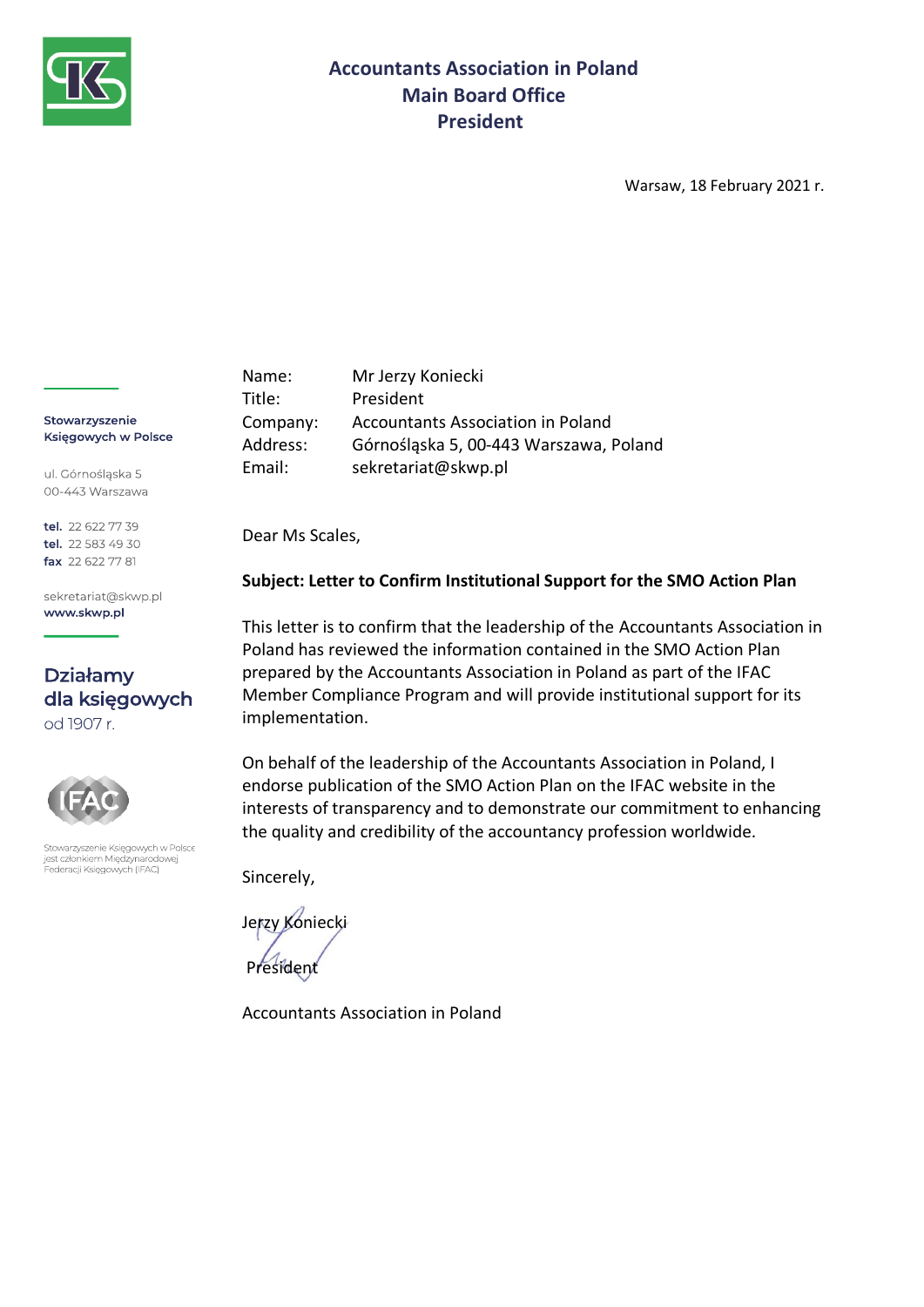#### <span id="page-1-1"></span><span id="page-1-0"></span>**BACKGROUND NOTE ON ACTION PLANS**

SMO Action Plans are developed by IFAC Members and Associates to demonstrate fulfillment of IFAC Statements of Membership Obligations (SMOs). SMOs require IFAC Members and Associates to support the adoption<sup>[1](#page-1-0)</sup> and implementation<sup>[2](#page-1-1)</sup> of international standards and other pronouncements issued by independent standard-setting boards under the auspices of IFAC as well as by the International Accounting Standards Board (IASB); and to establish a Quality Assurance (QA) review and Investigation and Disciplinary (I&D) systems.

IFAC Members and Associates conduct a self-assessment against the requirements of SMOs and identify areas where improvements are needed. Based on the results of the assessment, Members and Associates develop an SMO Action Plan to (a) demonstrate how they fulfill the requirements of the SMOs and (b) where some requirements are not yet addressed, to present plans towards their fulfillment.

SMO Action Plans are designed to be ever-green documents that provide a comprehensive description of the accountancy profession and its legislative and regulatory environment in the jurisdiction as well as the actions undertaken by IFAC Members or Associates to support adoption and implementation of international standards and best practices.

Regular updates of the SMO Action Plans are required as part of the IFAC Member Compliance Program.

#### **Use of Information**

Please refer to the [Disclaimer](http://www.ifac.org/about-ifac/membership/members/disclaimer) published on the Compliance Program website.

#### **ACTION PLAN**

| <b>IFAC Member:</b>                | Accountants Association in Poland (AAP) |
|------------------------------------|-----------------------------------------|
| <b>Approved by Governing Body:</b> | Presidium of the Main Board             |
| <b>Original Published Date:</b>    | December 2008                           |
| <b>Last Updated:</b>               | February 2021                           |
| <b>Next Update:</b>                | February 2024                           |

<sup>&</sup>lt;sup>1</sup> Adoption is concerned with the decision that international standards are appropriate for use in specific national financial reporting environments and with the actions necessary to effect those decisions, including incorporation into national requirements or requiring the use of international standards through law. Adoption may include a process to review draft international standards, translation, public exposure of proposed standards, approval, incorporation into national requirements as necessary, and promulgation of final standards, and, where applicable, a convergence process to eliminate or minimize differences between international and national standards.

<sup>&</sup>lt;sup>2</sup> Implementation may include a process to build awareness of the adopted standards, provide relevant education and training, develop or disseminate implementation guidance and any other activities that promote proper understanding and use of the standards in practice.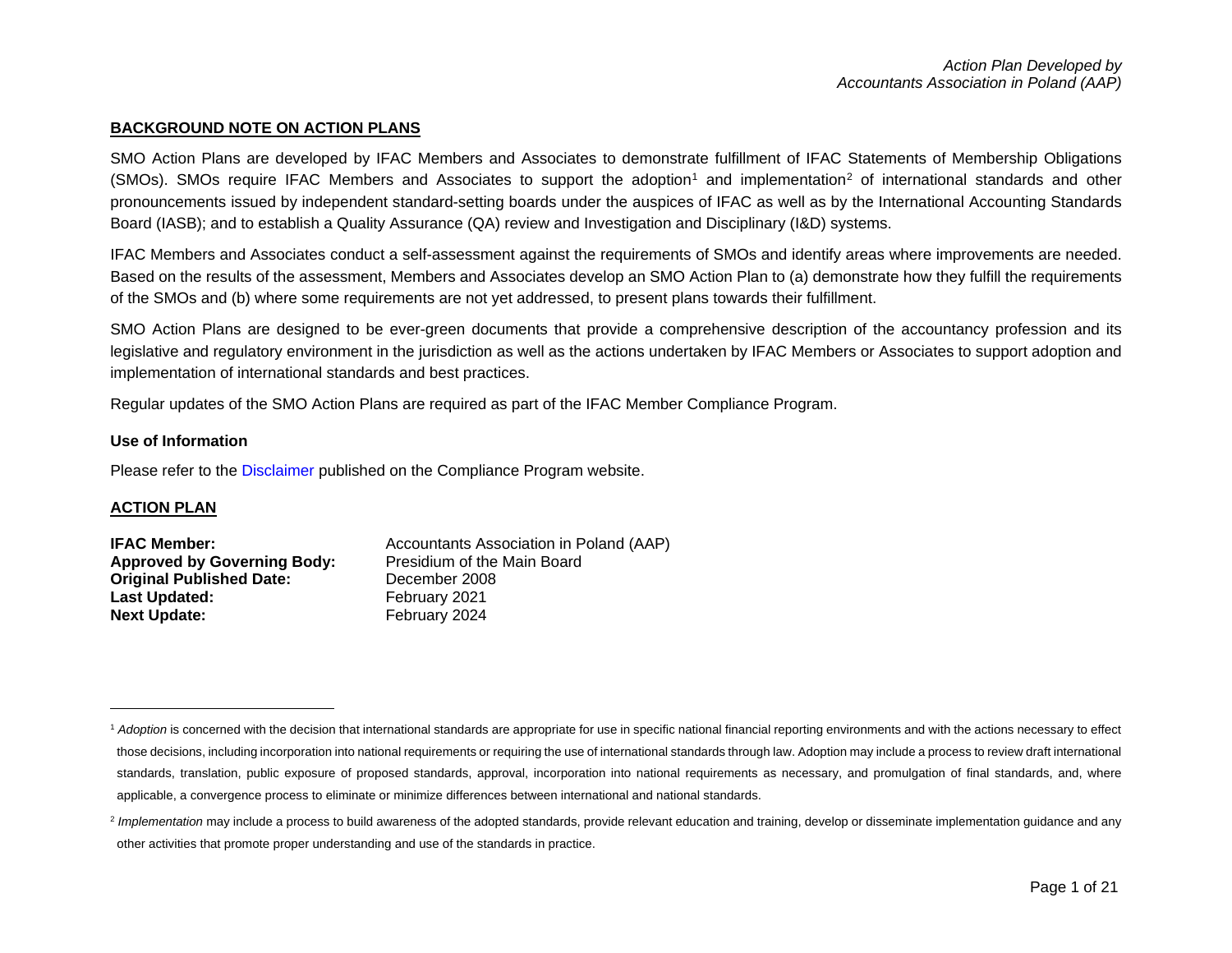## **GLOSSARY**

| <b>AAP</b>    | Accountants Association in Poland                                 |
|---------------|-------------------------------------------------------------------|
| <b>CPD</b>    | <b>Continuing Professional Development</b>                        |
| <b>CPEA</b>   | Code of Professional Ethics in Accounting                         |
| <b>CTP</b>    | Commission for Training and Publications                          |
| EC.           | Ethics Commission                                                 |
|               | <b>IAASB</b> International Auditing and Assurance Standards Board |
| <b>IASB</b>   | International Accounting Standards Board                          |
|               | <b>IAESB</b> International Accountancy Education Standards Board  |
|               | <b>IESBA</b> International Ethics Standards Board for Accountants |
| <b>IFAC</b>   | International Federation of Accountants                           |
| <b>IFRS</b>   | <b>International Financial Reporting Standards</b>                |
|               | <b>IPSAS</b> International Public Sector Accounting Standards     |
| <b>IPSASB</b> | International Public Sector Accounting Standards Board            |
| <b>IRC</b>    | International Relations Commission                                |
| <b>ISA</b>    | International Standards on Auditing                               |
| <b>MB</b>     | Main Board                                                        |
| MBO           | Main Board Office                                                 |
| <b>MPC</b>    | Main Peer Court                                                   |
| <b>MPEC</b>   | Main Professional Examination Commission                          |
|               | <b>PCSA</b> Polish Chamber of Statutory Auditors                  |
|               | <b>PANA</b> Public Audit Oversight Agency                         |
| <b>PAO</b>    | Professional Accountancy Organization                             |
| <b>PD</b>     | <b>Presidential Department</b>                                    |
| RB.           | Regional Branches (26 RB of AAP)                                  |
| <b>RC</b>     | <b>Research Council</b>                                           |
| <b>RPC</b>    | <b>Regional Peer Courts</b>                                       |
| <b>SMO</b>    | Statement of Membership Obligation                                |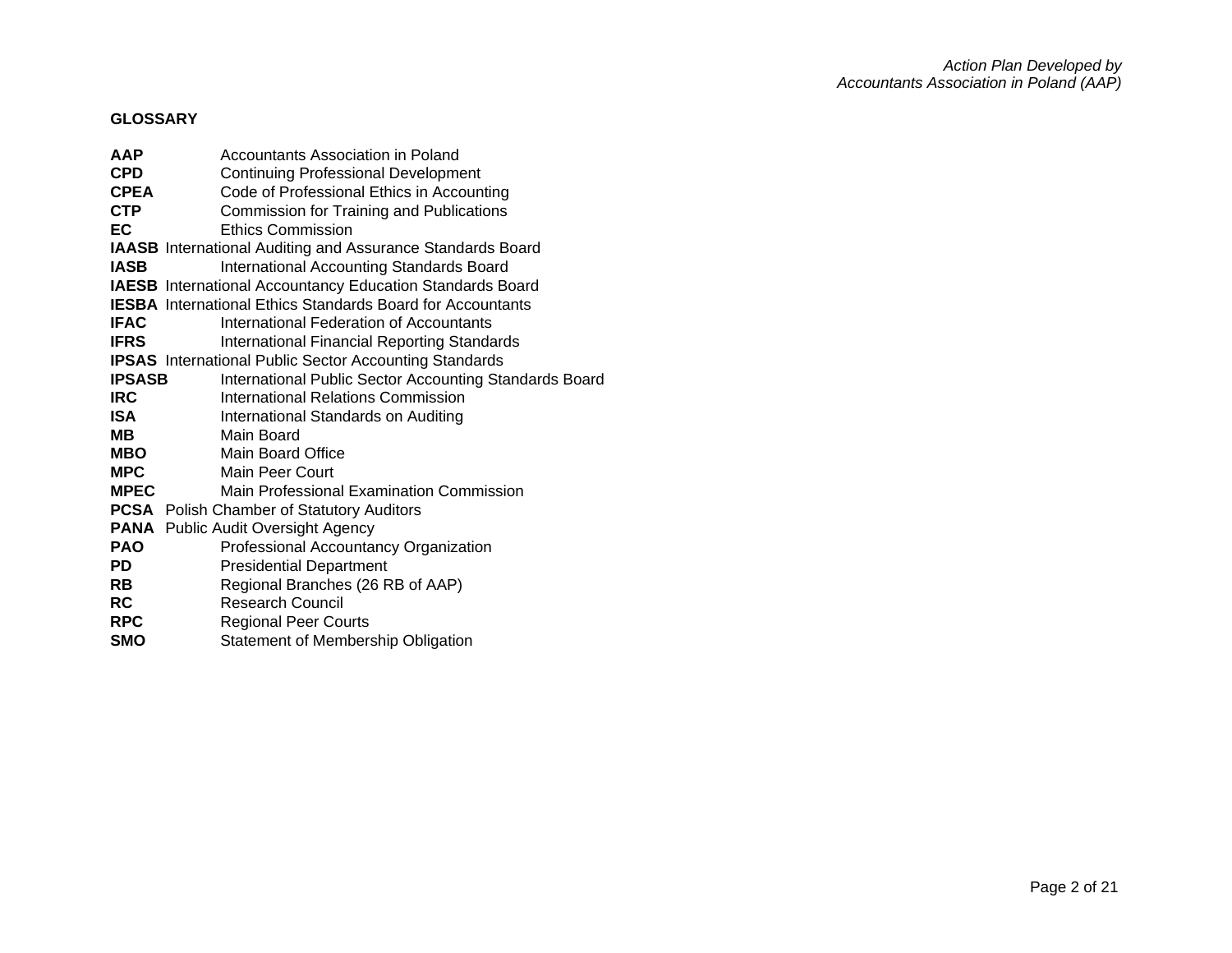| <b>Action Plan Subject:</b>   | SMO 1-Quality Assurance                                         |
|-------------------------------|-----------------------------------------------------------------|
| <b>Action Plan Objective:</b> | Promote the Need for High Quality Audit of Financial Statements |

## **Background:**

The entity responsible for regulating auditors is the Polish Chamber of Statutory Auditors (PCSA), which bears responsibility, among others, for the Quality Assurance review system. The AAP offers its indirect support to PCSA through organizing training of the obligatory professional development for the auditors as well as through publishing training materials for the needs of PCSA. Public supervision over PCSA activity, auditor practices and entities authorized to audit financial statements lies within the responsibility of the Public Audit Oversight Agency.

| #  | <b>Start Date</b> | <b>Actions</b>                                                                                                                                                                                                                                                                       | <b>Completion</b><br>Date | <b>Responsibility</b> | <b>Resource</b> |
|----|-------------------|--------------------------------------------------------------------------------------------------------------------------------------------------------------------------------------------------------------------------------------------------------------------------------------|---------------------------|-----------------------|-----------------|
|    |                   | Increase the Quality of Financial Statement Audits                                                                                                                                                                                                                                   |                           |                       |                 |
| 1. | Ongoing           | Translation of the legal acts, standards, and current publications<br>concerning best practice in the audit of financial statements and<br>global developments in this area.                                                                                                         | Ongoing                   | <b>PD</b>             | PD.             |
| 2. | Ongoing           | The AAP as the partner of the annual audit conference organized<br>by the PCSA.                                                                                                                                                                                                      | Ongoing                   | <b>MBO Director</b>   | <b>MBO</b>      |
| 3. | Ongoing           | Issuing publications for statutory auditors. Examples of the<br>publications in 2020:<br>1. Sales revenues – how to present, recognize, and present<br>them in the light of the accounting law.<br>2. Update of the national and international accounting law.<br>3. Tax law update. | Ongoing                   | <b>MBO</b> Director   | <b>MBO</b>      |
| 4. | ongoing           | Recommending to the PCSA the topics for the training of<br>auditors within the<br>continuing<br>professional<br>statutory<br>development.                                                                                                                                            | Ongoing                   | <b>MB Presidium</b>   | <b>CTP</b>      |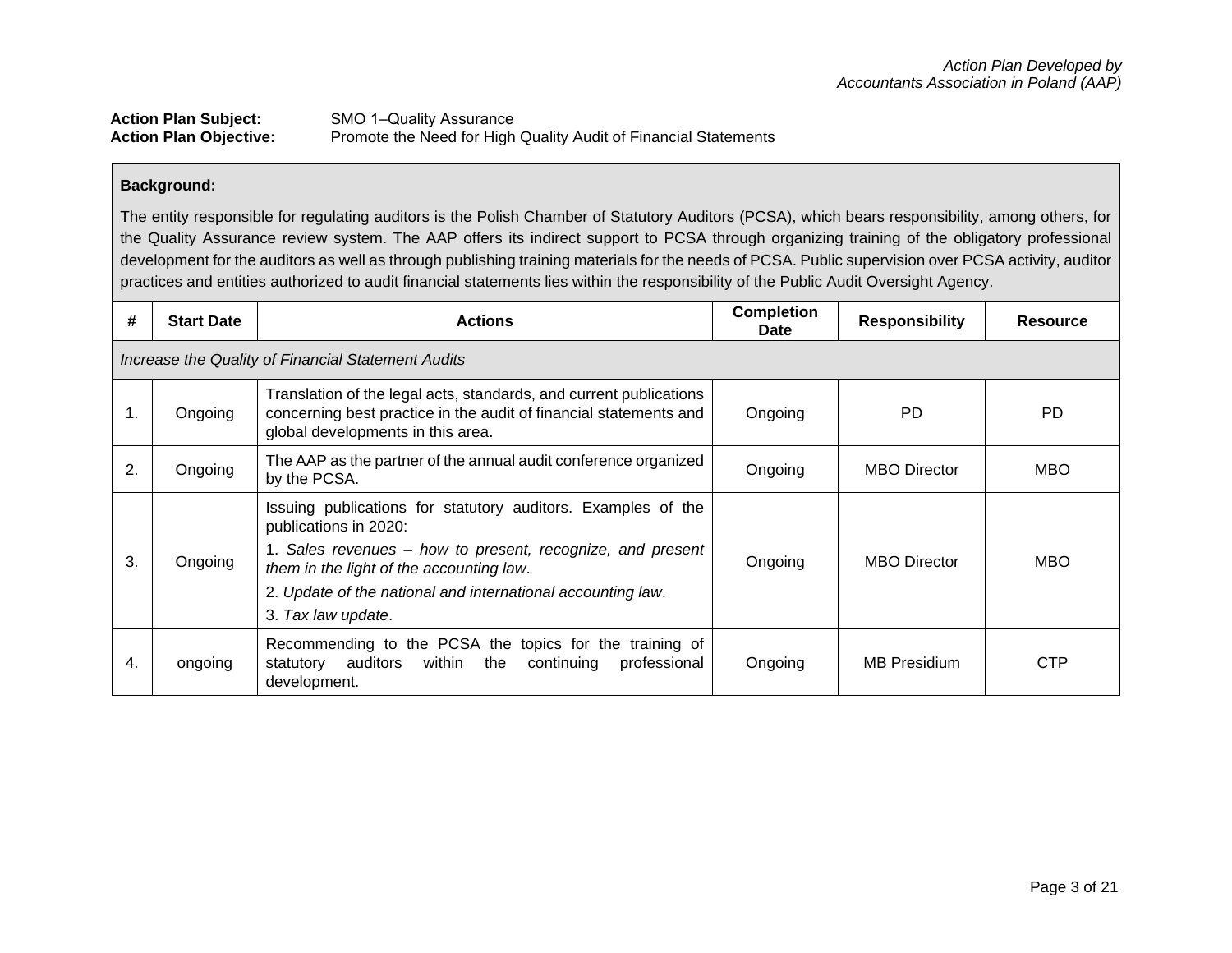| #  | <b>Start Date</b>                      | <b>Actions</b>                                                                                                                                                                                                                                                                                                 | <b>Completion</b><br><b>Date</b> | <b>Responsibility</b> | <b>Resource</b>                         |
|----|----------------------------------------|----------------------------------------------------------------------------------------------------------------------------------------------------------------------------------------------------------------------------------------------------------------------------------------------------------------|----------------------------------|-----------------------|-----------------------------------------|
| 5. | Ongoing                                | Organizing seminars on the obligatory professional development<br>of statutory auditors.                                                                                                                                                                                                                       | Ongoing                          | AAP RB Directors      | AAP RB                                  |
| 6. | Ongoing                                | Continue to share with PCSA information on complaints about<br>auditors simultaneously being members of the AAP and PCSA.                                                                                                                                                                                      | Ongoing                          | Chair of MPC          | <b>MPC</b>                              |
| 7. | Ongoing                                | Work of the AAP's representatives in the supervisory boards of<br>audit companies.                                                                                                                                                                                                                             | Ongoing                          | <b>MB Presidium</b>   | Members of the<br>supervisory<br>boards |
|    | Review of AAP's Compliance Information |                                                                                                                                                                                                                                                                                                                |                                  |                       |                                         |
| 8. | Ongoing                                | Performing cyclical review of AAP's response to the IFAC<br>Compliance Self-Assessment questionnaires and update<br>sections relevant to the revised SMO 1 as necessary. Once<br>updated inform IFAC Compliance staff about the updates in<br>order for the Compliance staff to republish updated information. | Ongoing                          | PD                    | PD.                                     |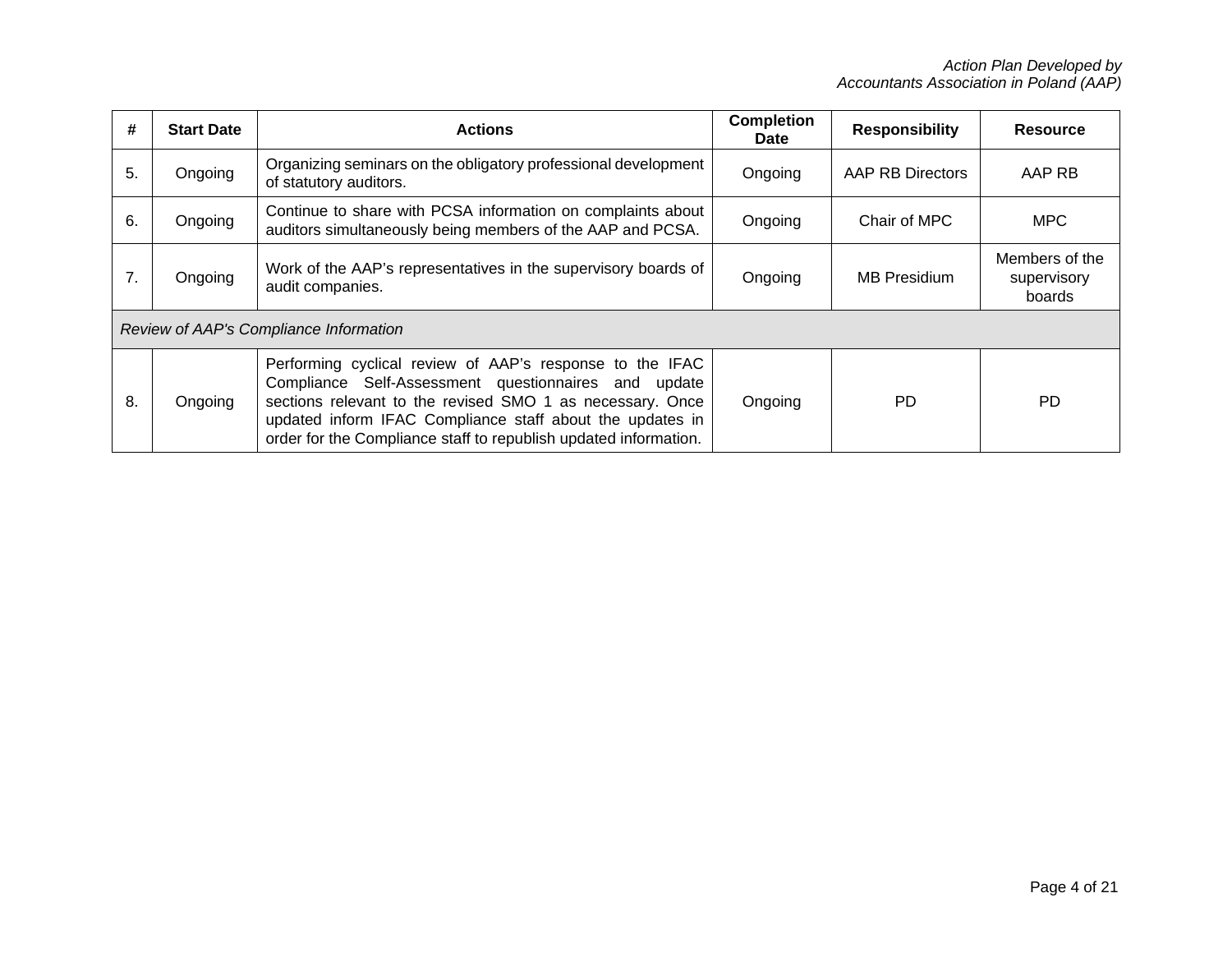| <b>Action Plan Subject:</b>   | SMO 2-International Education Standards for Professional Accountants and Other Pronouncements issued by the |
|-------------------------------|-------------------------------------------------------------------------------------------------------------|
|                               | <b>IAESB</b>                                                                                                |
| <b>Action Plan Objective:</b> | Implement professional certification of AAP members                                                         |

#### **Background:**

The accounting profession is currently not regulated in Poland. By 2014 the rules regarding the provision of bookkeeping services to the third parties were established by the Ministry of Finance that has issued its own certificates. After deregulation of the accountancy profession in 2014, there is not any accounting specialization or service (except auditing financial statements by auditors) that would be subject to the provisions of the law or regulation. The Accountants Association in Poland as the oldest and biggest professional organization has developed its own educational path and the requirements for the people interested in dealing with accounting.

AAP has developed its own certification program for the accountancy profession, covering four levels of education, which completion ends with obtaining a specific qualification and a certificate. The courses covered by the certification program are organized by 41 non-public educational centers functioning with the structures of the regional branches of AAP. The curriculum covers all areas prescribed in IES 2. The CPD for certified accountants has been developed according to IES 7. Certified accountants within the CPD are obliged to attend 90 hours of training in 3 successive years. In each year at least 20 hours must be dedicated to CPD. Self-study is regarded as a form of CPD. The titles of the first three certification levels (accountant, accounting specialist, and chief accountant), confirmed by the certificate, are received after passing the exam before an independent examination commission operating within an examination center. Within its structures, AAP has the Main Professional Examination Commission whose responsibility is to consider applications and administer examinations for a title of a certified accountant.

In 2009, the Extraordinary National Assembly of Delegates introduced in the AAP Statute a new membership category – an ordinary member *certified accountant*. Only a person of unblemished reputation, practicing the accountancy profession or other professions related to accounting, and additionally having professional competence and agreeing to follow the CPD and the Code of Professional Ethics in Accounting can become a certified accountant.

In 2013 in order to enhance the high quality of accounting services the Main Board of AAP created a title of a *certified expert of accounting services*. It can be achieved by an individual who after meeting specified requirements will finalize training and pass qualification exam thereby confirming knowledge and skills in the scope of organizing accounting services.

In 2016 a title of a *certified specialist of accounting and tax services* was introduced. A person holding this title possess the required knowledge, practice, and is subject to CPD.

In 2018 the AAP introduced a possibility to obtain a title of a *certified expert of accounting services* by persons already holding a title of a *certified specialist of accounting and tax services* provided that they have required education and passed an examination introduced a possibility to obtain a title of a *certified expert of accounting services* by persons already holding a title of a *certified specialist of accounting and tax services* provided that they have the required education and passed an examination.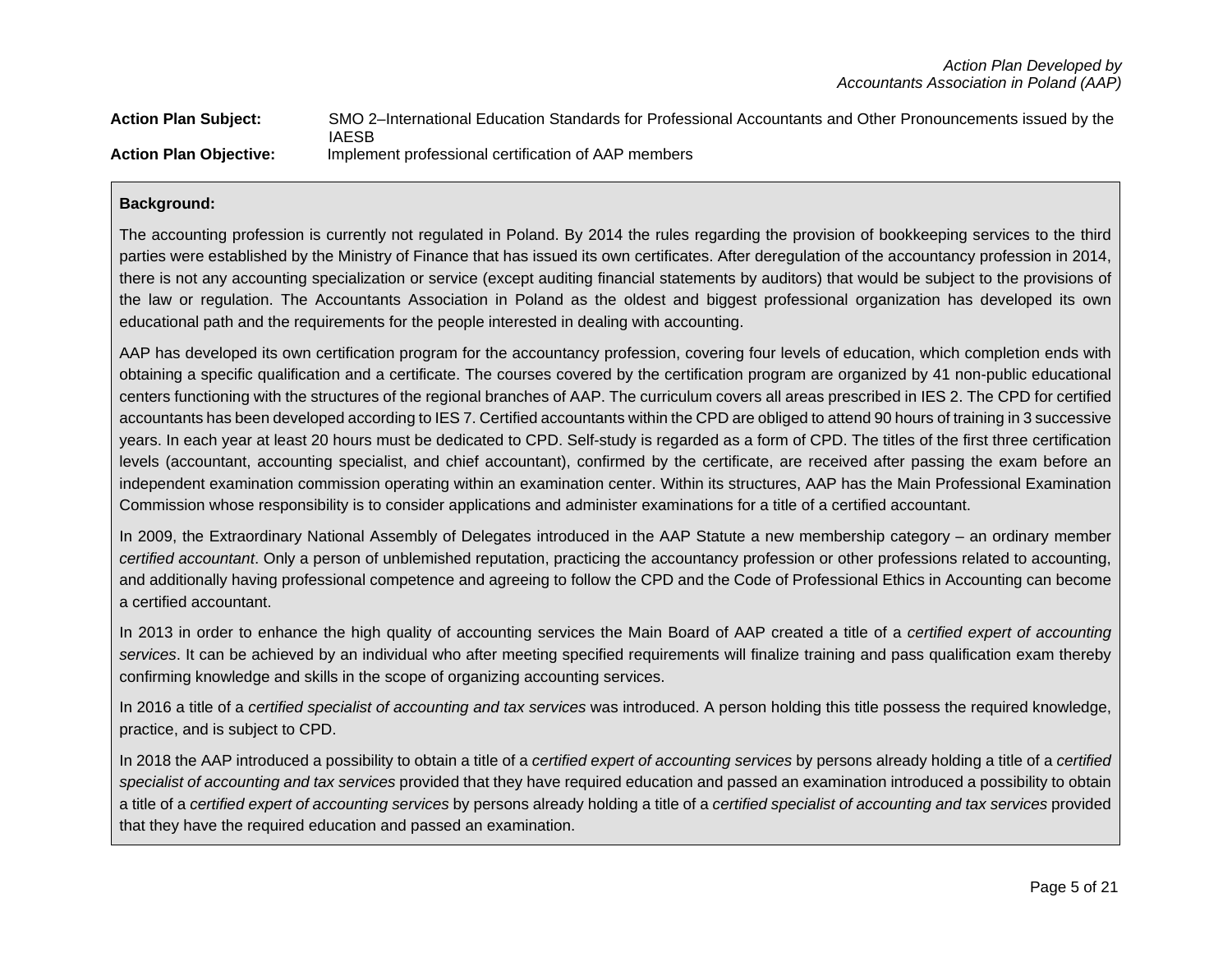A *certified expert of accounting services* and *certified specialist of accounting and tax services* have to attend 60 hours of training during the 3 following years of which at least 10 hours of CPD must be training and conferences organized by the AAP.

A *certified accountant, certified expert of accounting services and certified specialist of accounting and tax services* are required to be members of the AAP.

Having regard to the market needs as to the qualifications demonstrated by accountancy professionals, AAP has established the Employers' Council serving as an advisory and opinion-making body. The Commission for Training and Publications is very active within AAP, as well as its Research Council within which there are among others: the Commission for Developing Professions Related to Accountancy.

The Association issues the nationwide monthly Accountancy, which has been published continuously for 71 years. A special *Auditor* appendix is attached to *Accounting* every quarter.

The AAP publishes quarterly a bulletin - The World of Accountant (dedicated for the members of the AAP and the entire accounting community) - in paper and electronic version (available on AAP website), maintains a website (www.skwp.pl) - an online compendium of knowledge about the AAP and matters important for the accounting community. It encourages to join the organization and provides information about lectures conferences and training throughout Poland which are available to everyone. It also maintains the information service available to the AAP members only.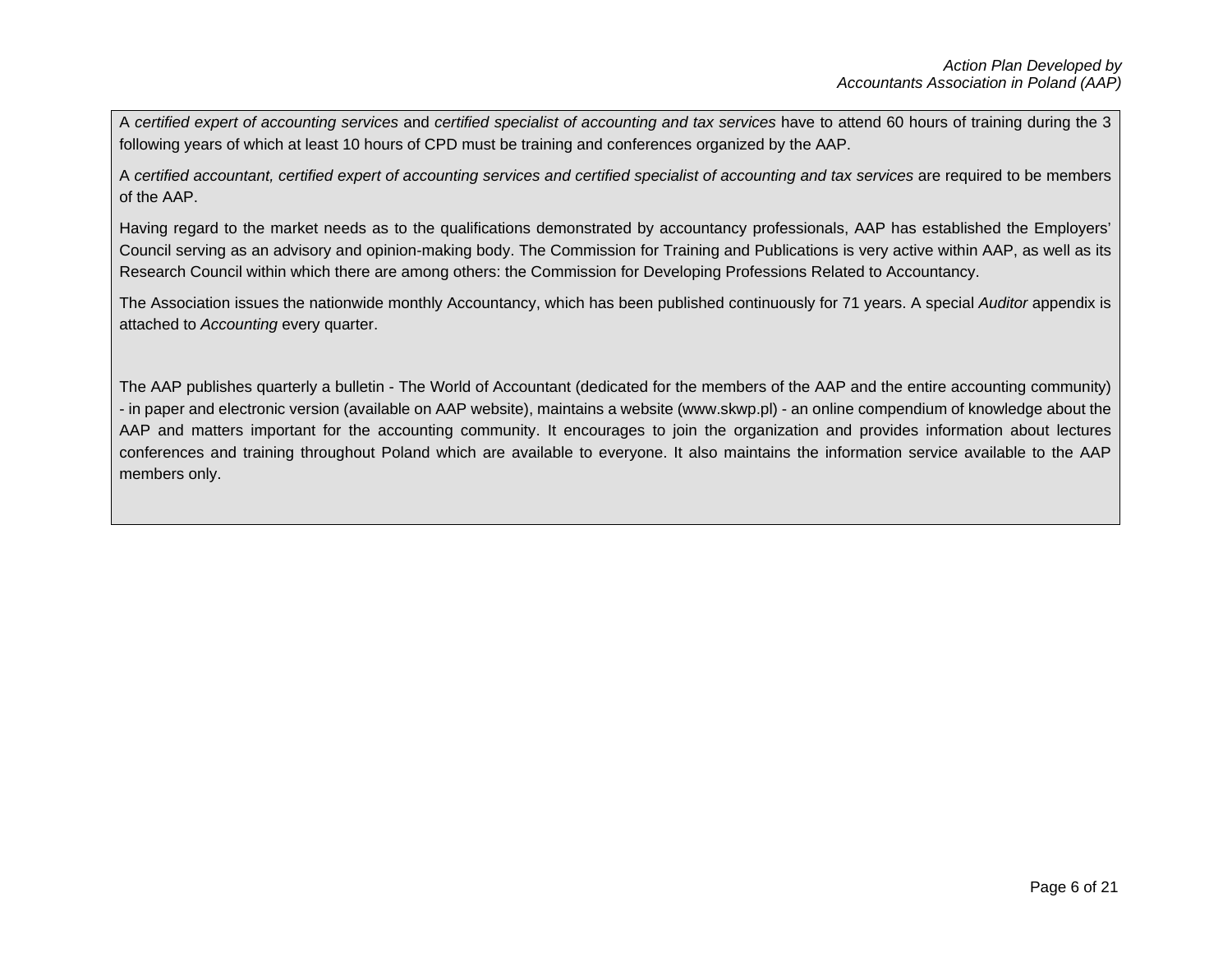| #             | <b>Start Date</b> | <b>Actions</b>                                                                                                                                                                                                                                                                                                                                                                                                                                                                                                                                                                                                                                                                                                                                                                                                      | <b>Completion</b><br><b>Date</b> | <b>Responsibility</b> | <b>Resource</b>          |
|---------------|-------------------|---------------------------------------------------------------------------------------------------------------------------------------------------------------------------------------------------------------------------------------------------------------------------------------------------------------------------------------------------------------------------------------------------------------------------------------------------------------------------------------------------------------------------------------------------------------------------------------------------------------------------------------------------------------------------------------------------------------------------------------------------------------------------------------------------------------------|----------------------------------|-----------------------|--------------------------|
|               |                   | Analysis of the Current Status of IESs and Implementing the Program of Professional Certification for Accountants                                                                                                                                                                                                                                                                                                                                                                                                                                                                                                                                                                                                                                                                                                   |                                  |                       |                          |
| $\mathbf 1$ . | 2013              | Experiences from the realization of the four-level educational<br>process in the context of the labor market expectations and the<br>requirements of revised IESs are analyzed and used in the<br>process of improving curricula.<br>In 2019, modification of the curricula and methodological guides<br>at the 1st and 2nd levels of certification took place.<br>Currently, works are underway to change the curriculum at the<br>3rd level of certification (chief accountant), which will apply from<br>September 2020.<br>After the approval of the new curriculum, the training materials                                                                                                                                                                                                                     | Ongoing                          | <b>MB Presidium</b>   | <b>CTP</b>               |
|               |                   | and methodological guide for lecturers will be adapted to it.<br>Modification of the curriculum and development of<br>methodological guidelines for the 4th level (certified accountant)<br>- is underway.                                                                                                                                                                                                                                                                                                                                                                                                                                                                                                                                                                                                          |                                  |                       |                          |
| 2.            | 2018              | The AAP has provided a detailed description of 6 market<br>qualifications to the Integrated Qualification System. The<br>description includes required learning outcomes, validation<br>requirements, and entities carrying out validation as well as the<br>level of the Polish Qualification Framework for a given<br>qualification. Five qualifications have been included in the<br>Integrated Qualification System: 3 in the area of accounting and<br>2 in the area of human resources and payroll. The AAP obtained<br>the status of a certifying authority (conducting examinations) in<br>the area of human resources and payroll qualifications (for the<br>qualification of Human Resources Management).<br>Integrated Qualification System was introduced in Poland by the<br>Act of December 22, 2015. | Completed                        | <b>MB Presidium</b>   | <b>CTP</b><br><b>MBO</b> |
| 3.            | 2020              | The AAP currently prepares itself to conduct the first<br>examinations to the qualification of Human Resources<br>Management.                                                                                                                                                                                                                                                                                                                                                                                                                                                                                                                                                                                                                                                                                       | Ongoing                          | <b>MB Presidium</b>   | <b>CTP</b><br><b>MBO</b> |
| 4.            | 2020              | The AAP applies for the status of a certifying authority for four<br>market qualifications (Support of accounting processes                                                                                                                                                                                                                                                                                                                                                                                                                                                                                                                                                                                                                                                                                         | In progress                      | <b>MB Presidium</b>   | <b>MBO</b>               |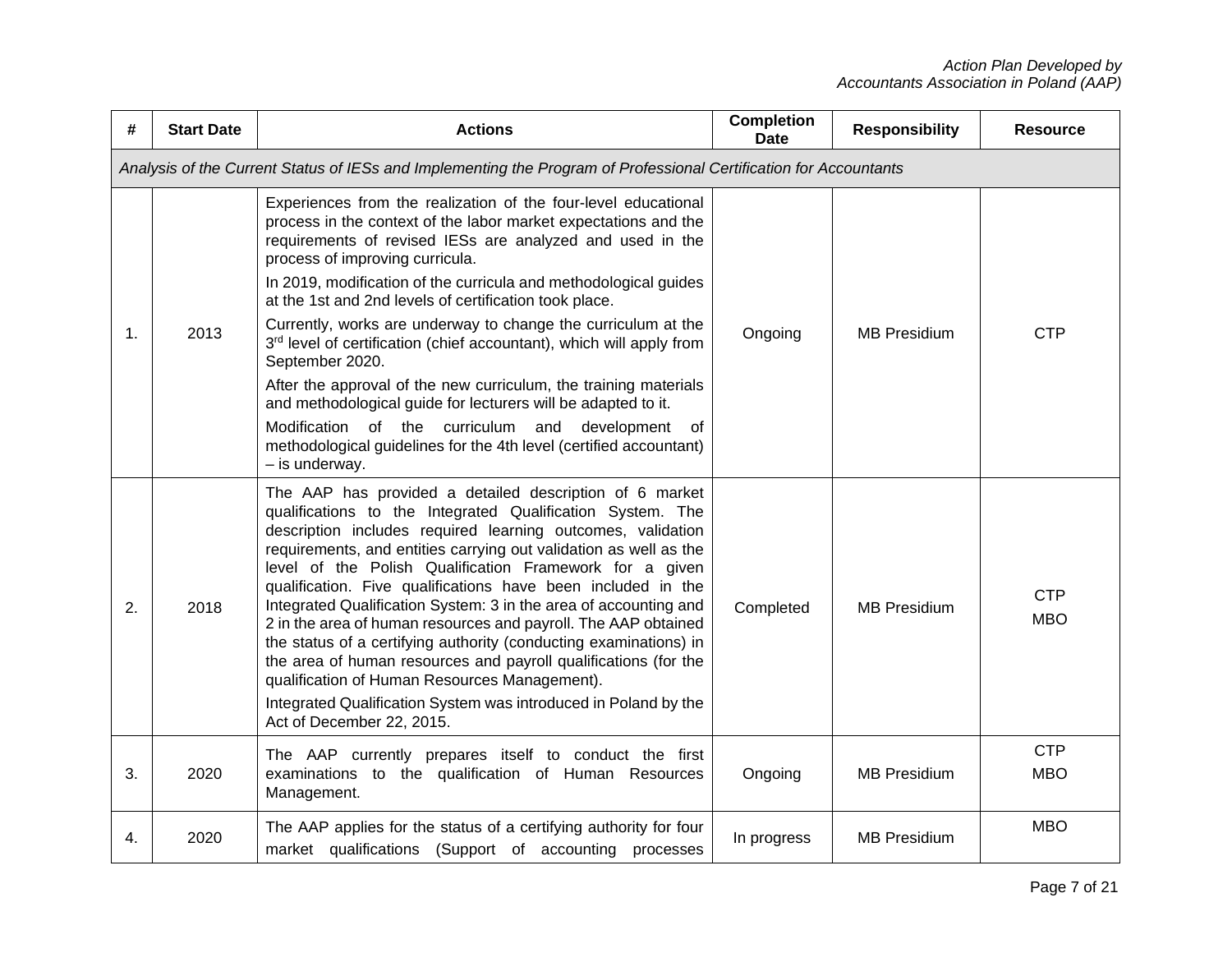| #   | <b>Start Date</b>         | <b>Actions</b>                                                                                                                                                           | <b>Completion</b><br><b>Date</b> | <b>Responsibility</b>                   | <b>Resource</b>          |
|-----|---------------------------|--------------------------------------------------------------------------------------------------------------------------------------------------------------------------|----------------------------------|-----------------------------------------|--------------------------|
|     |                           | servicing, Accounting processes servicing, Management of<br>accounting processes, Management of payroll processes.).                                                     |                                  |                                         |                          |
| 5.  | March 2012                | Updating and improving the CPD system for certified<br>accountants and other professional titles that are granted by the<br>AAP.                                         | Ongoing                          | <b>MB Presidium</b>                     | <b>CTP</b><br><b>MBO</b> |
| 6.  | September<br>2009         | Trainings for candidates to the title of certified accountant based<br>on the certification educational path.                                                            | Ongoing                          | <b>RB Directors</b>                     | <b>RB</b>                |
| 7.  | October<br>2010           | Official vowing ceremony and presenting certificates to the first<br>certified accountants.                                                                              | Ongoing                          | <b>MBO Director</b>                     | <b>MBO</b>               |
| 8.  | October<br>2010           | Keeping the register of certified accountants.                                                                                                                           | Ongoing                          | <b>MBO</b>                              | <b>MBO</b>               |
| 9.  | Ongoing                   | Conducting exams on the I-III levels by the regional examination<br>commissions.                                                                                         | Ongoing                          | <b>RB</b> Boards                        | <b>RB</b>                |
| 10. | Ongoing                   | Conducting exams for the title of a certified accountant by the<br>Main Professional Examination Commission.                                                             | Ongoing                          | Chair of MPEC                           | <b>MPEC</b>              |
| 11. | Ongoing                   | Conducting courses that develop and expand the knowledge<br>and skills of certified accountants.                                                                         | Ongoing                          | <b>RB</b> Boards                        | <b>RB</b>                |
| 12. | December<br>2013          | Introducing the new title of a certified expert of accounting<br>services.<br>Developing the concept, curriculum, conducting courses, exams,<br>and awarding the titles. | Completed                        | <b>MB Presidium</b>                     | <b>RB</b>                |
| 13. | 2016                      | Introducing a title of a certified specialist of accounting and tax<br>services.                                                                                         | Completed                        | <b>MB Presidium</b>                     | <b>RB</b>                |
| 14. | 2013                      | Expanding educational offer for accounting firms to improve the<br>quality of their services.                                                                            | Ongoing                          | <b>MB Presidium RB</b>                  | <b>RB</b>                |
|     | <b>Ongoing Activities</b> |                                                                                                                                                                          |                                  |                                         |                          |
| 15. | Ongoing                   | Liaison with international institutes to exchange experience in<br>CPD certification and training.                                                                       | Ongoing                          | <b>IRC Chair</b><br><b>MBO Director</b> | <b>IRC</b>               |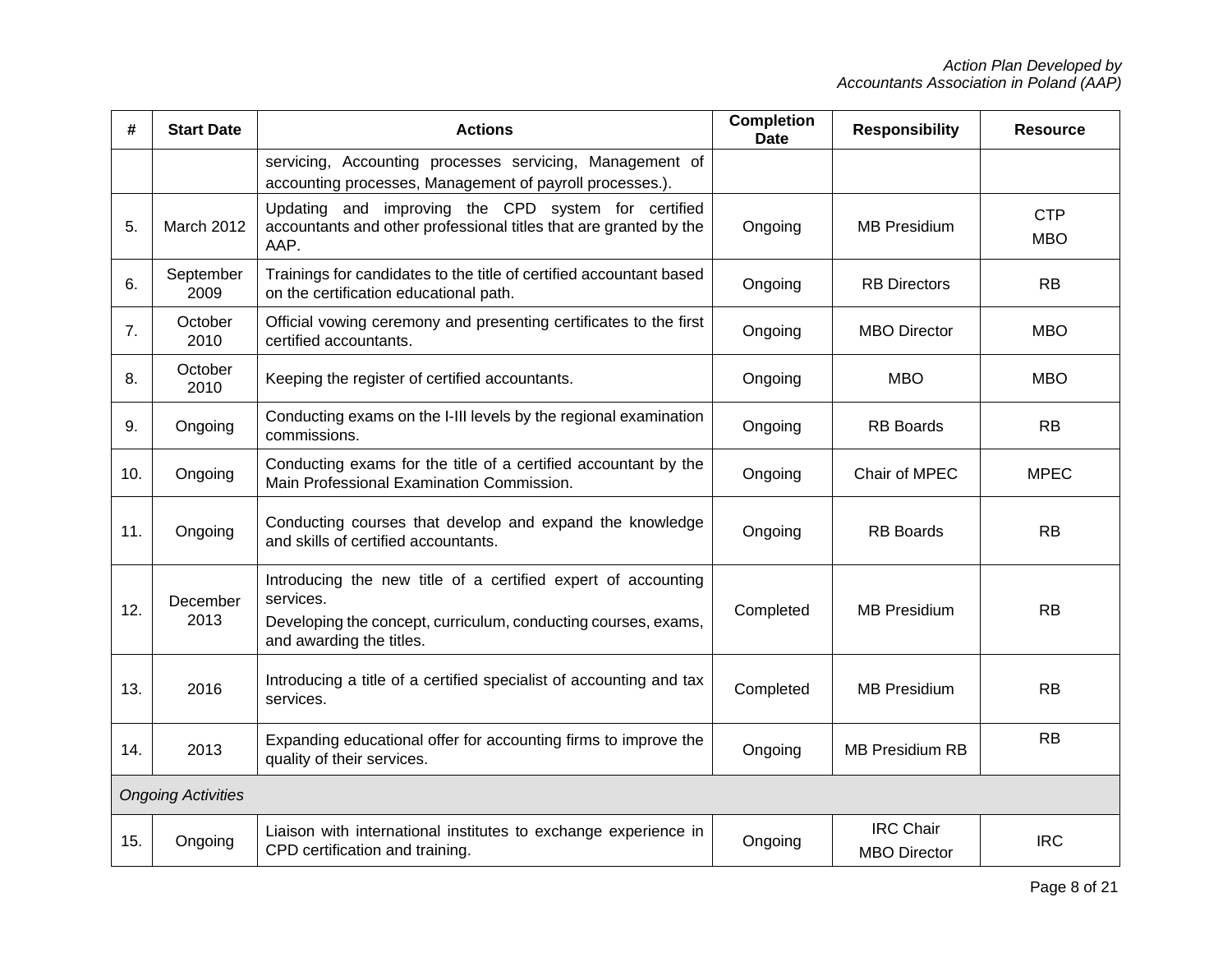| #   | <b>Start Date</b> | <b>Actions</b>                                                                                                                                                                                                                                                                                                                                                                                                | <b>Completion</b><br><b>Date</b> | <b>Responsibility</b>                            | <b>Resource</b>                               |
|-----|-------------------|---------------------------------------------------------------------------------------------------------------------------------------------------------------------------------------------------------------------------------------------------------------------------------------------------------------------------------------------------------------------------------------------------------------|----------------------------------|--------------------------------------------------|-----------------------------------------------|
| 16. | Ongoing           | Sharing the AAP experience in certification with other foreign<br>PAOs. Presentation of AAP experience during international<br>conferences and meetings.                                                                                                                                                                                                                                                      | Ongoing                          | <b>IRC Chair</b>                                 | <b>IRC</b><br>PD                              |
| 17. | Ongoing           | Promotion of AAP certificates through interviews, articles in the<br>press, organization, and participation in thematic conferences<br>and seminars addressed to the community of accountants with<br>special focus on promotion among employers and students.<br>Promoting certification of the accounting profession on the<br>occasion of a Day of Accountant celebrated on the 9th of June<br>every year. | Ongoing                          | <b>MBO Director</b><br>Spokesperson<br><b>RB</b> | <b>MBO</b><br>Spokesperson<br><b>RB</b><br>PD |
| 18. | 2013              | Cyclical (every 2 years) co-organization of the "Accountants of<br>the Future" competition $-$ by preparing the questions and tasks<br>and participation in the jury.                                                                                                                                                                                                                                         | every two<br>years               | <b>MBO</b>                                       | <b>MBO</b><br><b>RB</b>                       |
| 19. | 2019              | A yearly conference for accountants and entrepreneurs. In 2020<br>it was revoked due to the pandemic of Covid $-19$ .                                                                                                                                                                                                                                                                                         | every year                       | <b>MBO Director</b>                              | <b>MBO</b><br><b>RB</b>                       |
| 20. | 2013              | Organizing training within CPD for certified accountants.                                                                                                                                                                                                                                                                                                                                                     | Ongoing                          | <b>RB Directors</b>                              | RB                                            |
| 21. | Ongoing           | Promoting IESs among higher education institutions. Promotion<br>of IESs during conferences, meeting, and interviews, in press<br>articles and in the internal materials of the AAP addressed do its<br>members, etc.                                                                                                                                                                                         | Ongoing                          | <b>RC</b> Presidium                              | <b>RC Commissions</b>                         |
| 22. | March 2011        | Participation in the works of the Institute of Educational<br>Research devoted to the development of the National<br>Qualifications Framework. As a result of this cooperation, the<br>AAP described 6 qualifications of which 5 has been introduced<br>to the Integrated Qualification System.                                                                                                               | Completed                        | <b>MBO Director</b>                              | <b>MBO</b>                                    |
| 23. | January<br>2019   | Participation in the conferences of the Educational Research.                                                                                                                                                                                                                                                                                                                                                 | Ongoing                          | <b>MBO</b>                                       | <b>MBO</b>                                    |
| 24. | January<br>2009   | Ongoing update and issue of IESs 1-8 (the newest Polish edition<br>is planned for July 2020).                                                                                                                                                                                                                                                                                                                 | Completed                        | PD                                               | PD                                            |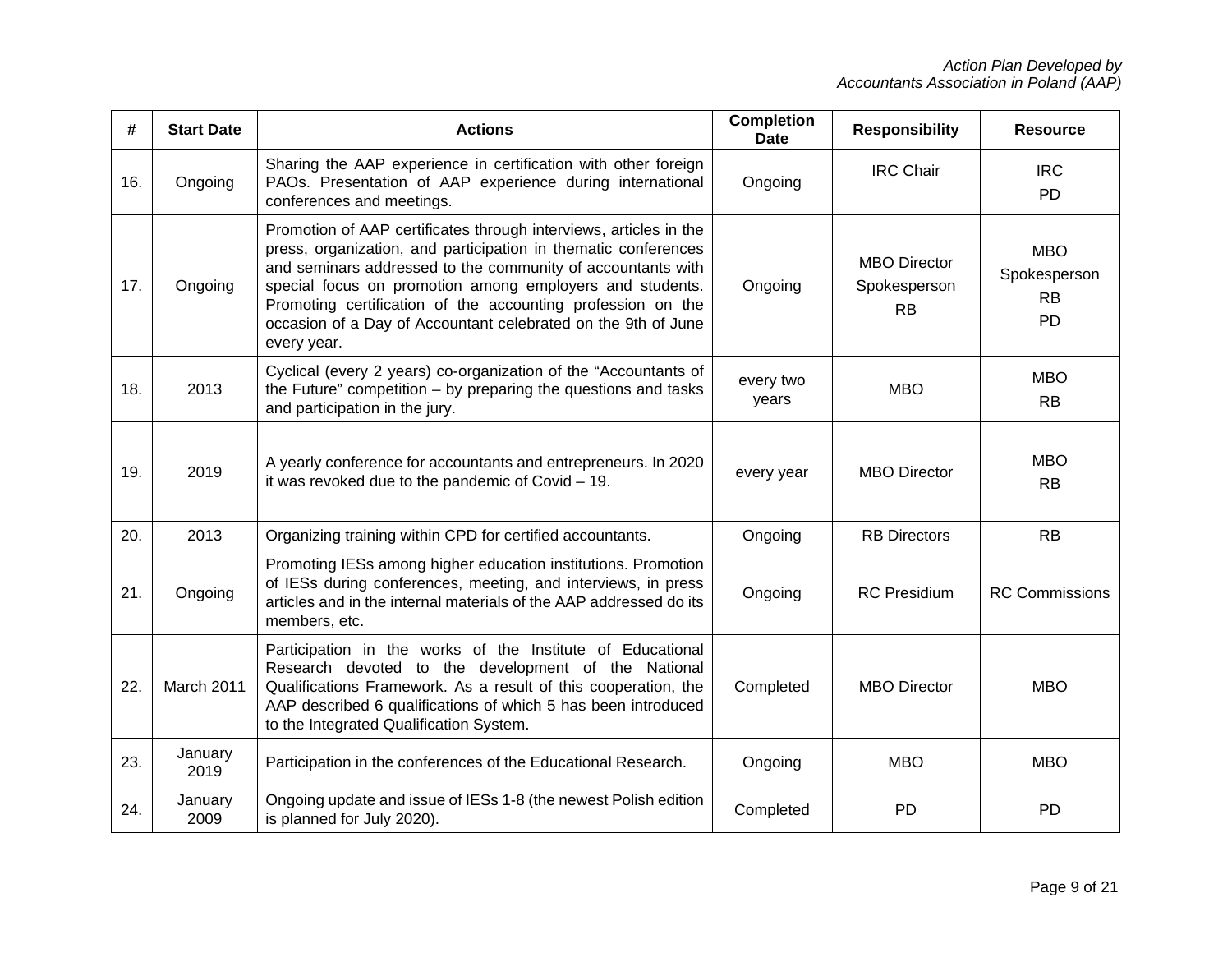| #   | <b>Start Date</b>                          | <b>Actions</b>                                                                                                                                                                                                                                                                                                                     | <b>Completion</b><br><b>Date</b> | <b>Responsibility</b> | <b>Resource</b> |
|-----|--------------------------------------------|------------------------------------------------------------------------------------------------------------------------------------------------------------------------------------------------------------------------------------------------------------------------------------------------------------------------------------|----------------------------------|-----------------------|-----------------|
|     | Review of the AAP's Compliance Information |                                                                                                                                                                                                                                                                                                                                    |                                  |                       |                 |
| 25. | Ongoing                                    | Performing cyclical reviews of the AAP's response to the IFAC<br>Compliance Self-Assessment questionnaires and updating<br>sections relevant to the revised SMO 2 when necessary. Once<br>updated, informing the IFAC Compliance staff about the updates<br>in order for the Compliance staff to republish updated<br>information. | Ongoing                          | <b>CTP Chair</b>      | CTP             |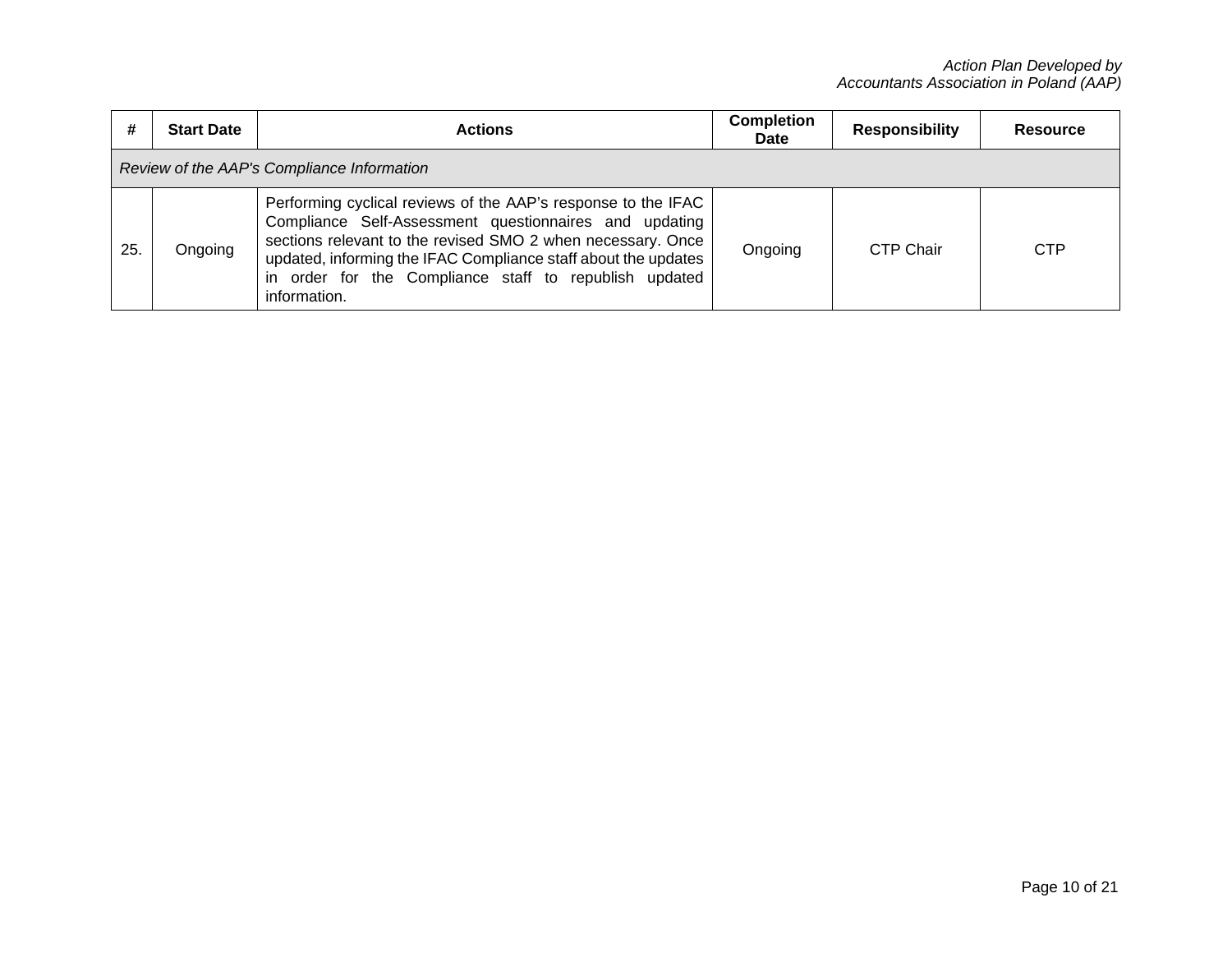## Action Plan Subject: SMO 3–International Standards and other Pronouncements Issued by the IAASB<br>Action Plan Objective: Support Implementation of ISAs and other IAASB Pronouncements Support Implementation of ISAs and other IAASB Pronouncements

## **Background:**

The Polish Chamber of Statutory Auditors is a body responsible for developing and implementing the auditing standards. the AAP supports the ISAs implementation in Poland through the translation of documents relating to best practices in auditing. ISAs were translated by the AAP into Polish in 1996. The last translation project of ISA was realized in 2009 jointly with PCSA.

At present the PCSA is responsible for translation of ISA as the standards have been officially adopted by the PCSA to use by the auditors as the basis of the financial statements audits in Poland.

| #  | <b>Start Date</b>                          | <b>Actions</b>                                                                                                                                                                                                                                                                                                       | <b>Completion</b><br>Date | <b>Responsibility</b>               | <b>Resource</b>            |
|----|--------------------------------------------|----------------------------------------------------------------------------------------------------------------------------------------------------------------------------------------------------------------------------------------------------------------------------------------------------------------------|---------------------------|-------------------------------------|----------------------------|
|    | <b>Maintaining Ongoing Processes</b>       |                                                                                                                                                                                                                                                                                                                      |                           |                                     |                            |
| 1. | Ongoing                                    | Monitor changes, revisions, and new IAASB pronouncements;<br>placing relevant information about IAASB works and products<br>into the AAP records and website.<br>Promoting IAASB pronouncements in a monthly magazine<br>Accountancy.                                                                                | Ongoing                   | PD.                                 | PD.                        |
| 2. | Ongoing                                    | Promote ISAs in media, press, at professional conferences and<br>seminars, and in the AAP materials addressed to its members,<br>etc.                                                                                                                                                                                | Ongoing                   | <b>MBO Director</b><br>Spokesperson | <b>MBO</b><br>Spokesperson |
|    | Review of the AAP's Compliance Information |                                                                                                                                                                                                                                                                                                                      |                           |                                     |                            |
| 3. | Ongoing                                    | Perform cyclical reviews of the AAP's response to the IFAC<br>Compliance Self-Assessment questionnaires and update<br>sections relevant to the revised SMO 3 as necessary. Once<br>updated, informing IFAC Compliance staff about the updates in<br>order for the Compliance staff to republish updated information. | ongoing                   | PD.                                 | PD                         |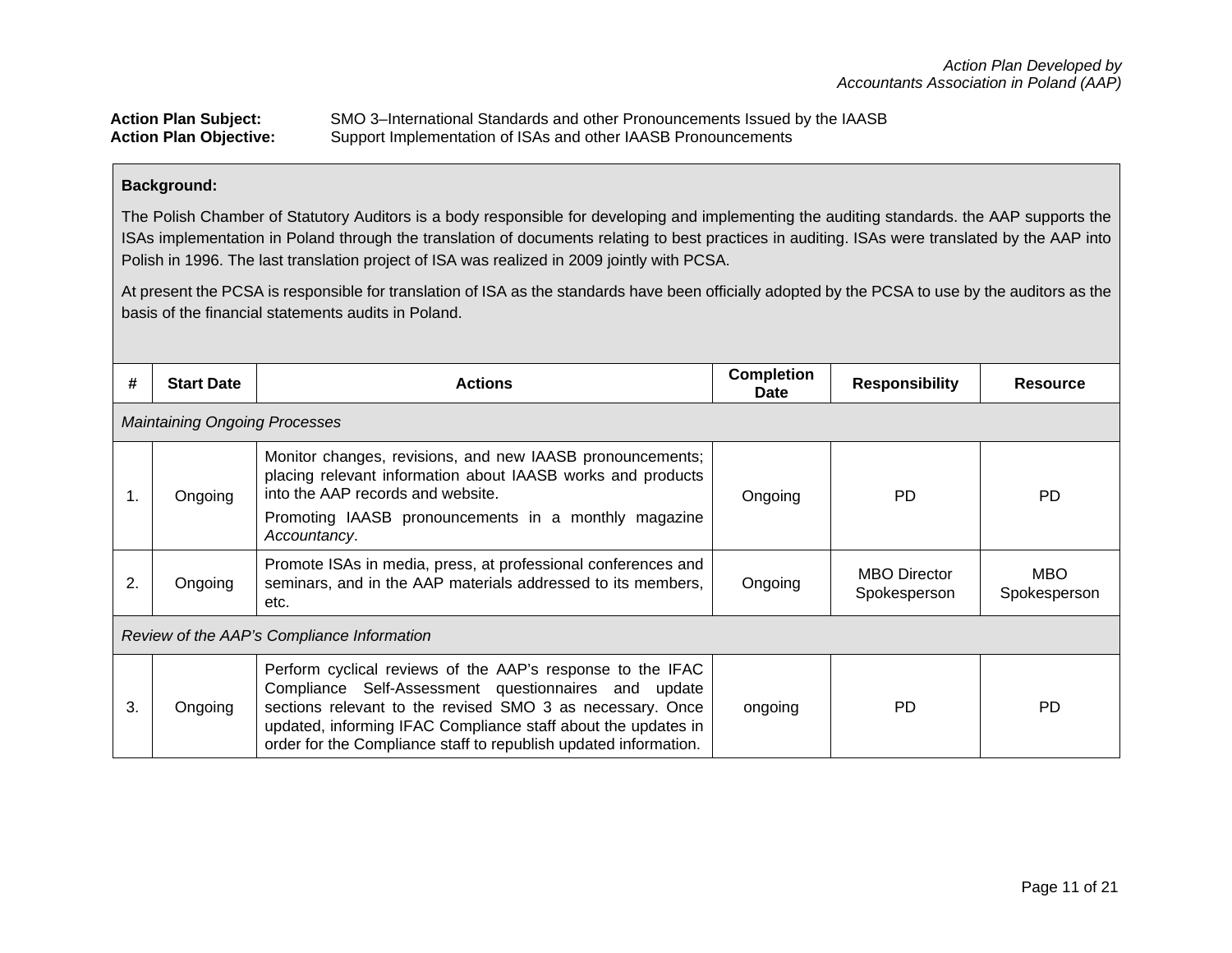| <b>Action Plan Subject:</b>   | SMO 4-IESBA Code of Ethics for Professional Accountants                                   |
|-------------------------------|-------------------------------------------------------------------------------------------|
| <b>Action Plan Objective:</b> | Implement the AAP Code of Professional Ethics in Accounting based on IESBA Code of Ethics |

## **Background:**

The broad membership base of the AAP means that the IESBA Code of Ethics is not applied in its entirety to all members.

The AAP has developed its own Code of Professional Ethics in Accounting (CPEA) whose principles are compliant with the IESBA Code of Ethics to consider Polish realities and the AAP character. In 2007 the National Assembly of Delegates adopted the CPEA and set up an Ethics Commission that strives to promote CPEA principles and attract new signatories. All the AAP members are signatories of CPEA and based on the AAP Statute provisions are required to follow the CPEA. The promotion of the Code is an ongoing process. Professional ethics have been included in the programs of all AAP educational projects. *Bank of Ethical Dilemmas* featuring case studies has been created as a tool used in different forms of education and professional development. The Association promotes also the IESBA Code which was translated into Polish and published on the AAP website.

| #  | <b>Start Date</b>                                                                 | <b>Actions</b>                                                                                                                                                                                                  | <b>Completion</b><br>Date | <b>Responsibility</b>              | <b>Resource</b> |  |  |
|----|-----------------------------------------------------------------------------------|-----------------------------------------------------------------------------------------------------------------------------------------------------------------------------------------------------------------|---------------------------|------------------------------------|-----------------|--|--|
|    | Historical Background of the AAP Code of Professional Ethics in Accounting (CPEA) |                                                                                                                                                                                                                 |                           |                                    |                 |  |  |
| 1. | 2006                                                                              | Creating a Bank of Ethical Dilemmas supporting the<br>teaching of the ethical principles on different levels of<br>professional accounting education and their popularization<br>in the professional community. | Ongoing                   | Chair of EC                        | EC.             |  |  |
|    |                                                                                   | Promote and Build Awareness of CPEA in the Professional, Academic and Business Environment                                                                                                                      |                           |                                    |                 |  |  |
| 2. | 2007                                                                              | Setting up the Ethics Commission as a body that initiates,<br>prepares and coordinates many projects in the area of ethics<br>throughout the AAP.                                                               | Ongoing                   | Chair of EC                        | EC.             |  |  |
| 3. | September<br>2007                                                                 | Promotion of CPEA and collecting from students,<br>businesses, and audit firms the examples of ethical<br>dilemmas to be included in the Bank of Ethical Dilemmas.                                              | Ongoing                   | Chair of EC                        | EC.             |  |  |
| 4. | May 2008                                                                          | Promoting of CPEA by the AAP Regional Branches during<br>member meetings and courses. Encouraging active<br>participation of Regional Branches in the creation of the<br><b>Bank of Ethical Dilemmas.</b>       | Ongoing                   | Chair of EC<br><b>MB Presidium</b> | <b>RB</b>       |  |  |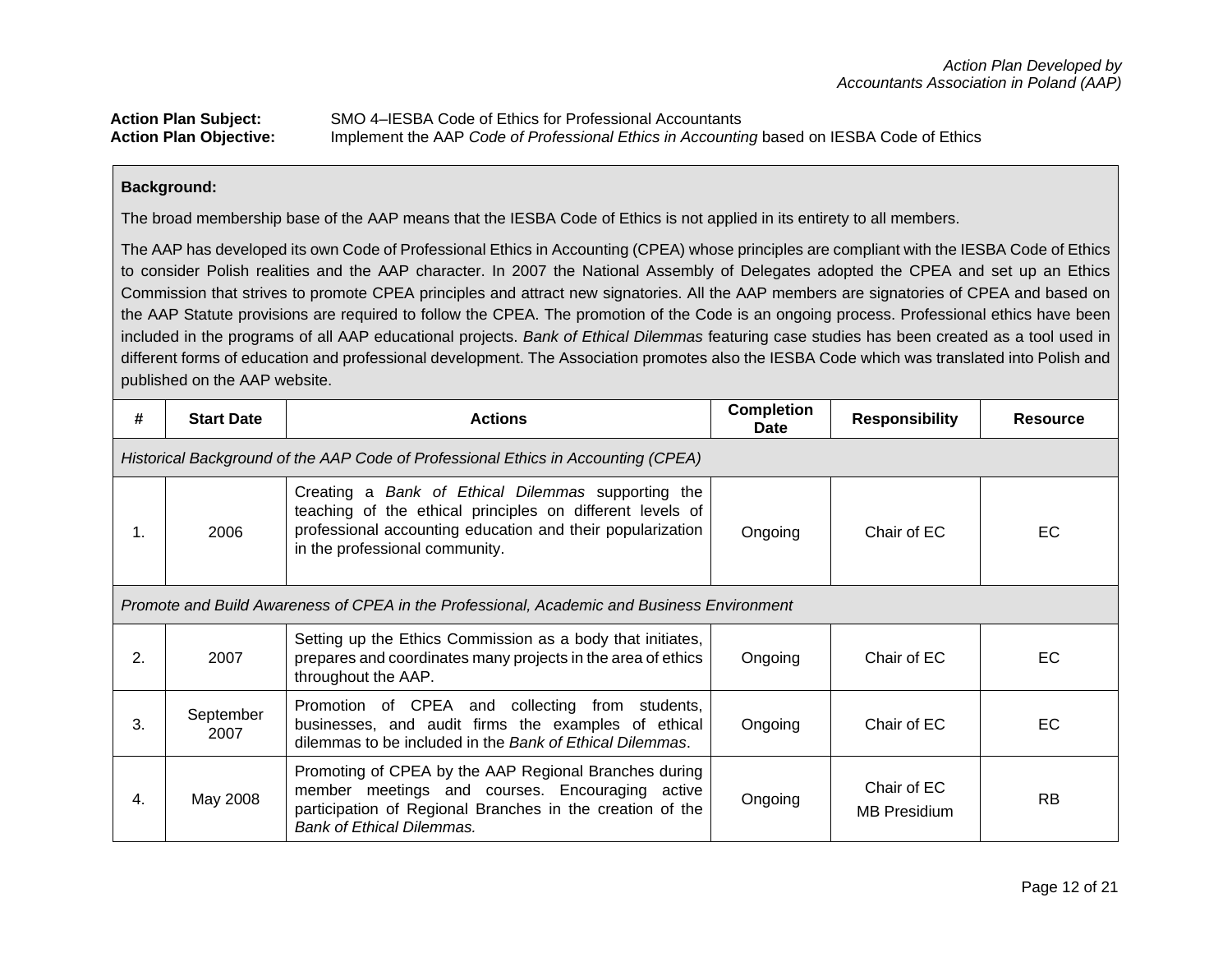| #   | <b>Start Date</b>          | <b>Actions</b>                                                                                                                                                                                                          | <b>Completion</b><br><b>Date</b>    | <b>Responsibility</b>                                     | <b>Resource</b>               |
|-----|----------------------------|-------------------------------------------------------------------------------------------------------------------------------------------------------------------------------------------------------------------------|-------------------------------------|-----------------------------------------------------------|-------------------------------|
| 5.  | September<br>2008          | Organizing the Contest for the Best Studies on Ethical<br>Accounting Dilemmas and promoting the contest in media.                                                                                                       | Ongoing                             | Chair of EC                                               | EC<br><b>CTP</b>              |
|     | Implementation of the CPEA |                                                                                                                                                                                                                         |                                     |                                                           |                               |
| 6.  | February 2012              | Including educational modules on ethics in training program<br>related to certification of the accountancy profession by the<br>AAP followed by relevant updates. Organizing workshops<br>for lecturers in ethics.      | Ongoing                             | Chair of EC                                               | EC<br><b>CTP</b>              |
| 7.  | 2013                       | The popularization of CPEA issued in English, French,<br>German, and<br>Russian among<br>foreign accounting<br>organizations.                                                                                           | Ongoing                             | Chair of EC                                               | EC<br><b>RB</b><br><b>MBO</b> |
| 8.  | September<br>2013          | Review and update of the algorithm (scheme) of resolving<br>ethical dilemmas, being a proposal of conduct in a situation<br>of ethical doubts encountered in a work of an accountant.                                   | Ongoing                             | Chair of EC                                               | <b>MBO</b>                    |
| 9.  | 2013                       | Introducing vocational counselling for members and other<br>persons from a professional environment and candidates to<br>the accountancy profession, which includes issues of<br>professional ethics.                   | Ongoing                             | Chair of EC<br><b>MBO Director</b><br><b>RB Directors</b> | <b>RB</b><br><b>MBO</b>       |
| 10. | <b>June 2015</b>           | Publishing studies on ethical dilemmas in manuals and in<br>the Courier of Ethics used in training and popularization<br>activities.                                                                                    | Ongoing                             | Chair of EC<br><b>MBO Director</b>                        | <b>MBO</b>                    |
| 11. | 2016                       | Enriching the manual Professional Ethics in Accounting (in<br>subsequent editions) with new texts useful for teaching and<br>popularization of the principles of the professional ethics.                               | (2 <sup>nd</sup> edition –<br>2020) | <b>MBO Director</b>                                       | <b>MBO</b>                    |
| 12. | <b>June 2018</b><br>2013   | Issuing the newsletter Courier of Ethics.                                                                                                                                                                               | Ongoing                             | Chair of EC                                               | EC<br><b>MBO</b>              |
| 13. | December<br>2007           | Including issues of professional ethics in action plans of the<br>AAP authorities at all organizational levels, including the<br>Research Council and the Employers' Council appointed by<br>the Main Board of the AAP. | Ongoing                             | Chair of EC                                               | EC                            |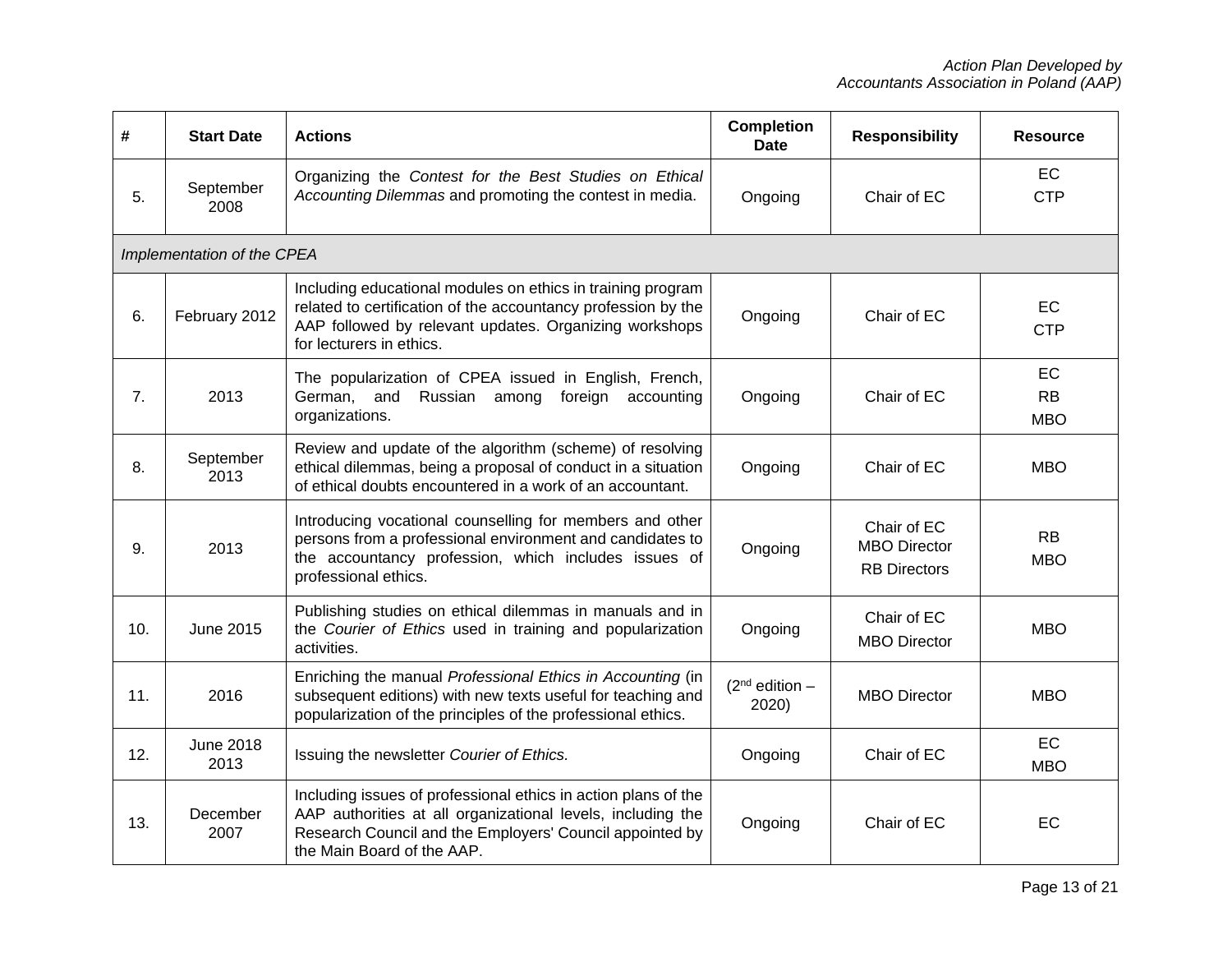| #   | <b>Start Date</b> | <b>Actions</b>                                                                                                                                                                                                                                                      | <b>Completion</b><br><b>Date</b> | <b>Responsibility</b>                         | <b>Resource</b>         |
|-----|-------------------|---------------------------------------------------------------------------------------------------------------------------------------------------------------------------------------------------------------------------------------------------------------------|----------------------------------|-----------------------------------------------|-------------------------|
| 14. | October 2011      | Recommendation to include the subject Principles of<br>Professional Ethics in Accounting in the curriculum of post-<br>graduate studies in Accountancy.                                                                                                             | Ongoing                          | Chair of EC CTP<br>Chair                      | <b>EC</b><br><b>CTP</b> |
| 15. | October 2012      | Setting up and granting a distinction being the title of the<br>Ambassador of Professional Ethics in Accounting for<br>persons and organizations that put distinguished efforts to<br>popularize principles included in CPEA and attract CPEA<br>signatories.       | Ongoing                          | EC<br><b>MBO</b>                              | <b>EC</b><br><b>MBO</b> |
| 16. | 2015              | Introduction of issues of professional ethics in accounting to<br>the subject of annual competitions of knowledge of<br>accounting, in which accountants, as well as high school<br>students participate.                                                           | Ongoing                          | Chair of EC                                   | EC                      |
|     | Other activities  |                                                                                                                                                                                                                                                                     |                                  |                                               |                         |
| 17. | 2007              | Attracting CPEA Signatories and monitoring other actions<br>taken by the AAP Regional Branches to promote CPEA.                                                                                                                                                     | Ongoing                          | <b>MBO</b><br>Chair of EC<br><b>RB</b> Boards | <b>MBO</b><br>EC        |
| 18. | 2007              | Making and maintaining contacts with organizations<br>supporting ethical behaviors in business and who popularize<br>the title of CPEA signatory.                                                                                                                   | Ongoing                          | Chair of EC                                   | EC                      |
| 19. | 2007              | Initiating different activities aimed at the popularization of<br>CPEA in enterprises and other organizational entities<br>conducting accounting as well as at the universities of<br>economics and high schools realizing education in the field<br>of accounting. | Ongoing                          | Chair of EC<br><b>MBO Director</b>            | EC<br><b>MBO</b>        |
| 20. | 2007              | Promoting CPEA at conferences, meetings, interviews, in<br>press articles, and in the AAP materials addressed to its<br>members, etc.                                                                                                                               | Ongoing                          | Chair of EC<br><b>MBO Director</b>            | <b>EC</b><br><b>MBO</b> |
| 21. | 2007              | Developing possible changes to CPEA provisions based on<br>comments, especially those submitted by the signatories.                                                                                                                                                 | Ongoing                          | Chair of EC                                   | EC                      |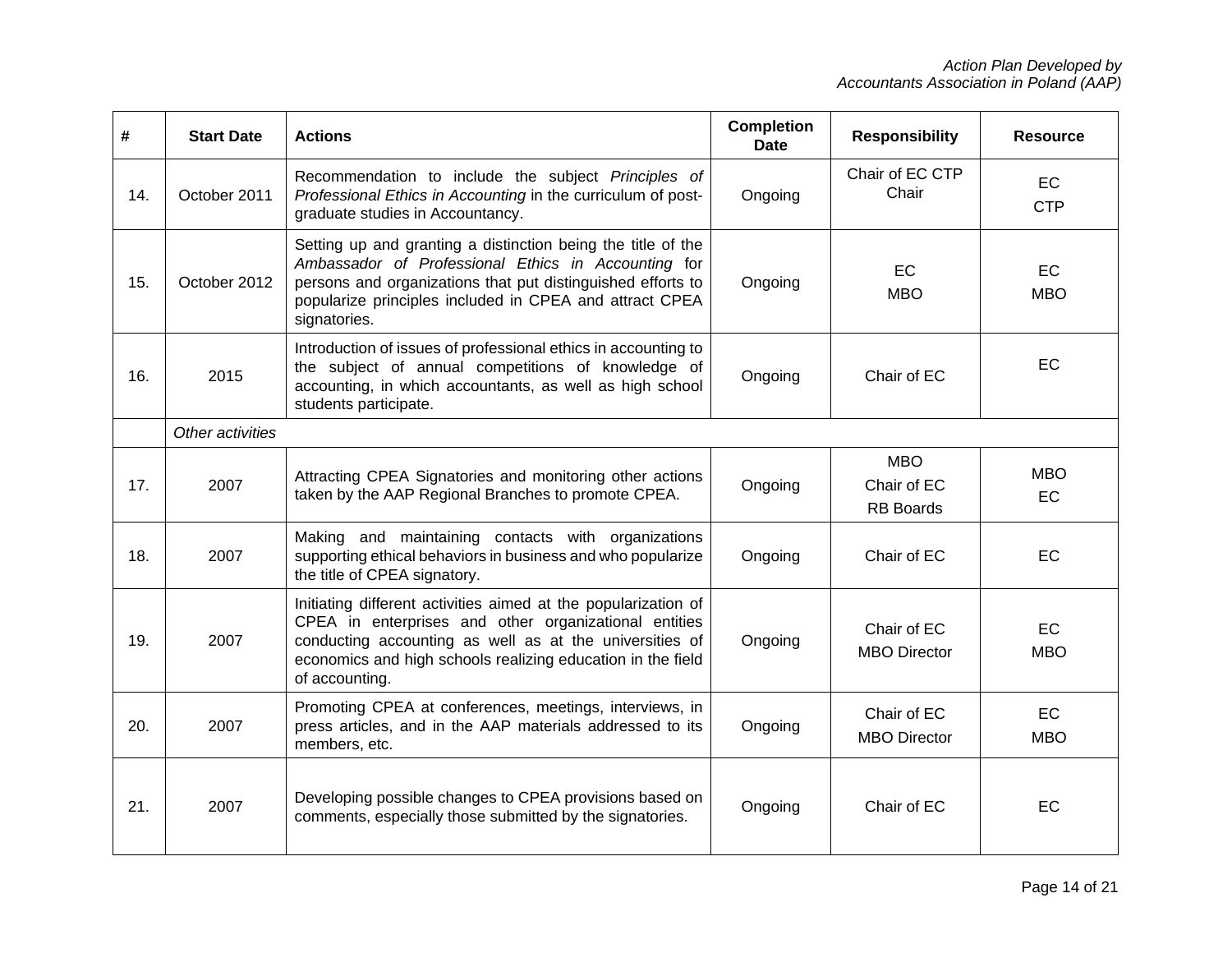| #   | <b>Start Date</b> | <b>Actions</b>                                                                                                                                                                                                                                                                                                                                                                                                           | <b>Completion</b><br><b>Date</b> | <b>Responsibility</b>              | <b>Resource</b>                  |
|-----|-------------------|--------------------------------------------------------------------------------------------------------------------------------------------------------------------------------------------------------------------------------------------------------------------------------------------------------------------------------------------------------------------------------------------------------------------------|----------------------------------|------------------------------------|----------------------------------|
| 22. | 2007              | Examination of CPEA violations reported to the Ethics<br>Commission, e.g., collecting information and evidence, their<br>assessment, and drawing conclusions.                                                                                                                                                                                                                                                            | Ongoing                          | Chair of EC                        | EC                               |
| 23. | 2007              | Delivering opinions/taking decisions in cases of CPEA<br>violation by its signatories, and implementing appropriate<br>proceedings, i.e.: forwarding the issue to the relevant<br>Disciplinary Peer Court of the AAP or using other methods<br>(turning individual attention to the violation of CPEA<br>principles, stigmatization of the cases of principles violation,<br>deleting from the register of signatories). | Ongoing                          | Chair of EC                        | <b>EC</b>                        |
| 24. | 2007              | Initiating different activities to eliminate reasons for non-<br>ethical behaviors and activities.                                                                                                                                                                                                                                                                                                                       | Ongoing                          | Chair of EC<br><b>RB</b>           | EC<br><b>RB</b>                  |
| 25. | 2007              | Providing interpretation of CPEA provisions.                                                                                                                                                                                                                                                                                                                                                                             | Ongoing                          | Chair of EC                        | EC                               |
| 26. | 2007              | Periodic publication of articles on professional ethic in<br>accounting, CPEA and the work of Ethics Commission, in<br>the magazines such as Accountancy (Rachunkowość),<br>World of Accountants (Świat Księgowych), Legal Gazette<br>(Gazeta Prawna), Rzeczpospolita and other press media.                                                                                                                             | Ongoing                          | Chair of EC                        | EC<br>Spokesperson               |
| 27. | 2007              | Monitoring IESBA activities, its standards, and publications.<br>Making the AAP members and other interested parties<br>aware of the newest ethical requirements.                                                                                                                                                                                                                                                        | Ongoing                          | Chair of EC                        | <b>PD</b>                        |
| 28. | 2007              | Updating ethical requirements addressed to AAP members,<br>with the newest IESBA and IFAC ethical updates.                                                                                                                                                                                                                                                                                                               | Ongoing                          | Chair of EC                        | <b>PD</b>                        |
| 29. | 2007              | Initiating and conducting empirical research on ethics and<br>ethical threats.                                                                                                                                                                                                                                                                                                                                           | Ongoing                          | Chair of EC                        | PD                               |
| 30. | April 2012        | Monitoring publications damaging the prestige of the<br>accountancy profession and those dealing with accounting<br>and taking relevant steps.                                                                                                                                                                                                                                                                           | Ongoing                          | Chair of EC<br><b>MB Presidium</b> | EC<br><b>MBO</b><br>Spokesperson |
|     |                   | Review of AAP's Compliance Information                                                                                                                                                                                                                                                                                                                                                                                   |                                  |                                    |                                  |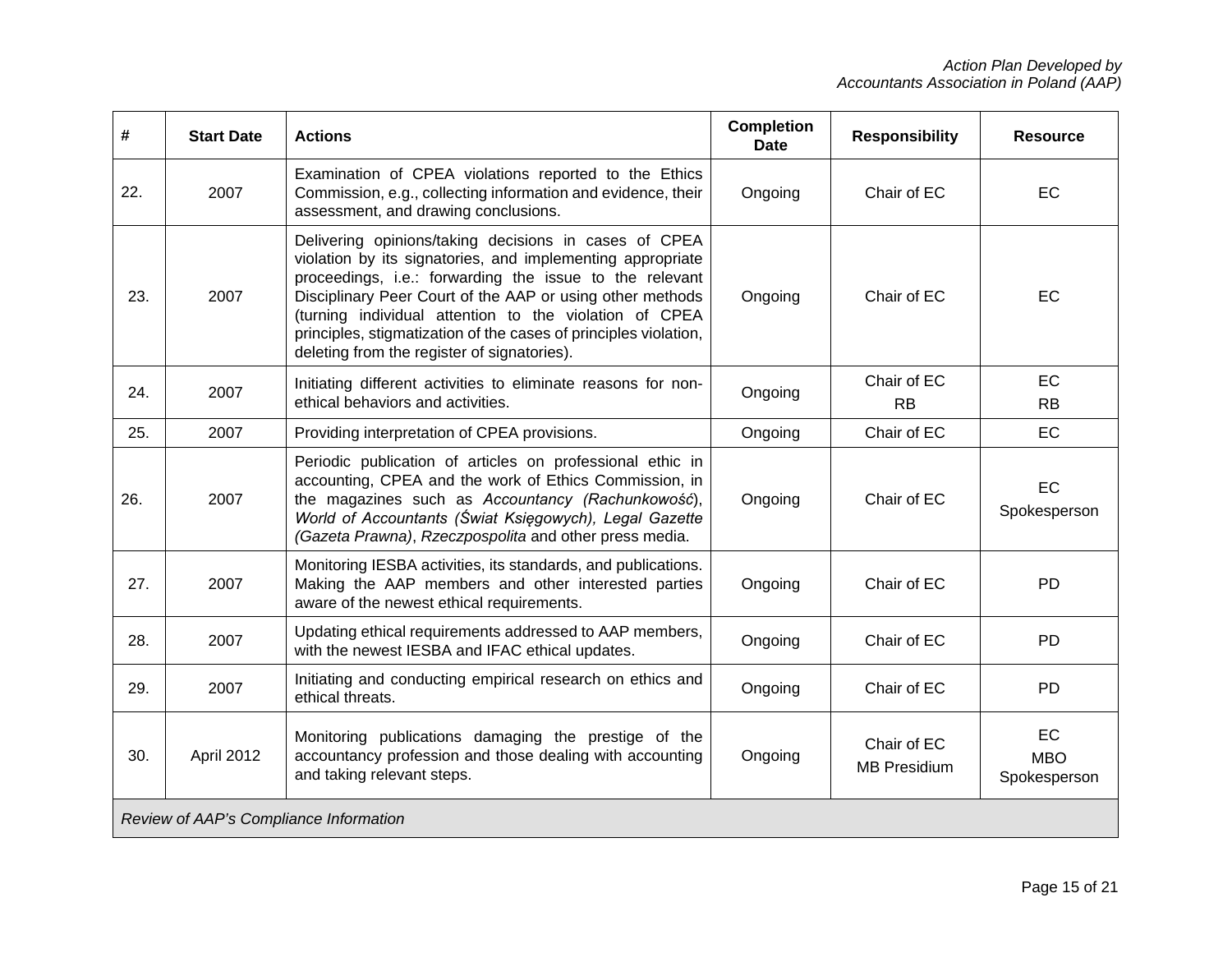| 31. | Ongoing | Perform periodic review of AAP's response to the IFAC<br>Compliance Self-Assessment questionnaires and update<br>sections relevant to the revised SMO 4 as necessary. Once<br>updated inform IFAC Compliance staff about the updates in<br>order for the Compliance staff to republish updated<br>information. | Ongoing | Chair of EC | <b>PD</b> |
|-----|---------|----------------------------------------------------------------------------------------------------------------------------------------------------------------------------------------------------------------------------------------------------------------------------------------------------------------|---------|-------------|-----------|
|-----|---------|----------------------------------------------------------------------------------------------------------------------------------------------------------------------------------------------------------------------------------------------------------------------------------------------------------------|---------|-------------|-----------|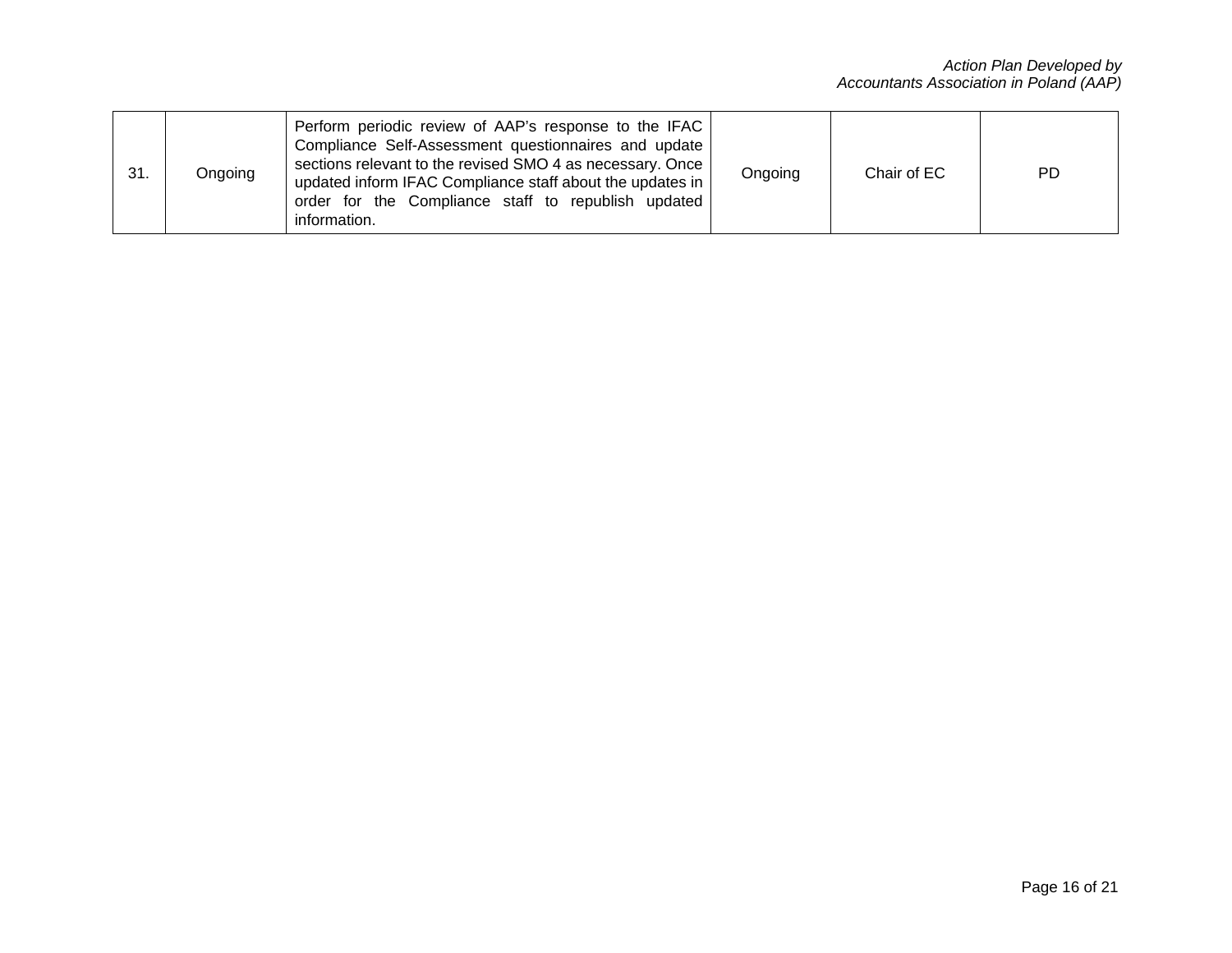Action Plan Subject: SMO 5–International Public Sector Accounting Standards and Other Pronouncements Issued by the IPSASB<br>Action Plan Objective: Translation of IPSAS and Using Best Endeavors to Promote IPSASs to the Public Translation of IPSAS and Using Best Endeavors to Promote IPSASs to the Public Sector and Related **Stakeholders** 

## **Background:**

The decision regarding accepting the IPSAS rests on the Ministry of Finance. AAP undertakes promotional activities for the adoption of IPSAS in Poland. The decision to translate IPSAS has been delayed by the main initiators i.e. Ministry of Finance.

Based on the IPSAS the European Public Sector Accounting Standards (EPSAS) are to be developed. At the moment the decision about the adoption of the EPSAS is suspended at the European Commission level. In the public finance sector in Poland, the cash and the accrual basis of accounting are used.

| #  | <b>Start Date</b>                      | <b>Actions</b>                                                                                                                                                                                                                                                                                                         | <b>Completion</b><br><b>Date</b> | <b>Responsibility</b> | <b>Resource</b>       |  |  |
|----|----------------------------------------|------------------------------------------------------------------------------------------------------------------------------------------------------------------------------------------------------------------------------------------------------------------------------------------------------------------------|----------------------------------|-----------------------|-----------------------|--|--|
|    | <b>Promotion of IPSAS</b>              |                                                                                                                                                                                                                                                                                                                        |                                  |                       |                       |  |  |
| 1. | May 2012                               | Promoting IPSAS during the Public Finance Forum.                                                                                                                                                                                                                                                                       | Periodical                       | <b>RC</b> Presidium   | <b>RC Commissions</b> |  |  |
|    | <b>Ongoing Activities</b>              |                                                                                                                                                                                                                                                                                                                        |                                  |                       |                       |  |  |
| 2. | Ongoing                                | Translating IFAC publications on IPSAS and including them into<br>materials addressed to AAP members and other interested<br>parties.                                                                                                                                                                                  | Ongoing                          | <b>PD</b>             | PD.                   |  |  |
| 3. | 2019                                   | The initiative of the Ministry of Finance regarding the translation<br>IPSAS into Polish by AAP. Commencing the IPSAS<br>οf<br>translation depends on obtaining the funds from the European<br>Commission.                                                                                                             | 2016                             | PD.                   | <b>MBO</b>            |  |  |
|    | Review of AAP's Compliance Information |                                                                                                                                                                                                                                                                                                                        |                                  |                       |                       |  |  |
| 4. | Ongoing                                | Performing periodic review of the AAP's response to the IFAC<br>Compliance Self-Assessment questionnaires and update<br>sections relevant to the revised SMO 5 as necessary. Once<br>updated, informing IFAC Compliance staff about the updates in<br>order for the Compliance staff to republish updated information. | Ongoing                          | PD.                   | <b>MBO</b>            |  |  |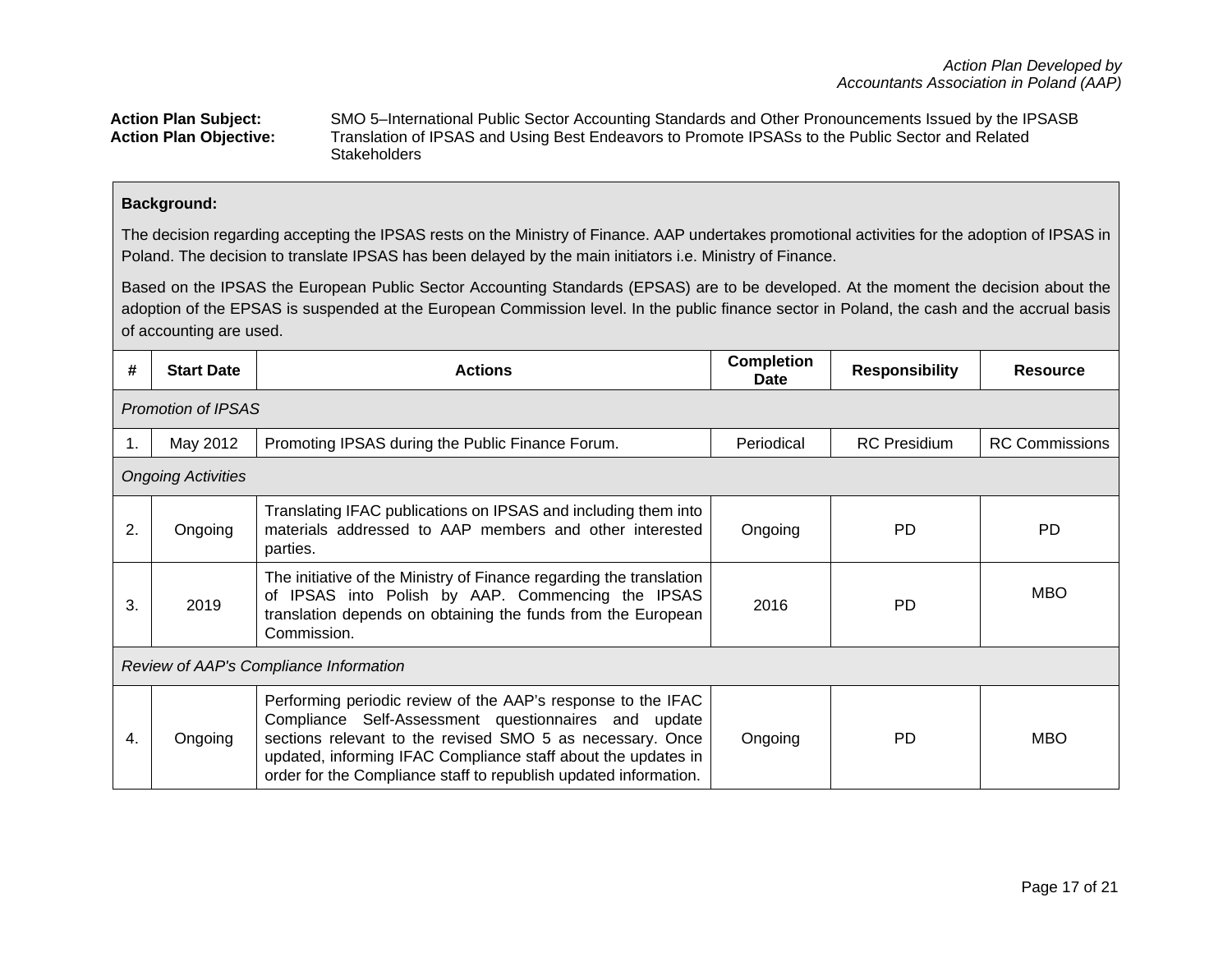**Action Plan Subject:** SMO 6–Investigation and Discipline Action Plan Objective: Revise Provisions of the AAP's Disciplinary Bylaws in Accordance with SMO 6 Requirements

#### **Background:**

The AAP as an organization associating members on a voluntary basis has its own investigative and disciplinary mechanism, which is based on the main requirements set out in SMO 6. Acts violating the provisions of the generally applicable law, the AAP Statute and professional ethics, including the dignity of the accountancy profession and good professional behavior, may result in a warning, reprimand, suspension of the member's rights for a period of up to 1 year or for a period from 1 to 3 years or exclusion from the membership of the Association.

Peer courts operating within the AAP structure (i.e., the Main Peer Court and Regional Peer Courts operating within the AAP Regional Branches) constitute one of the four authorities of the Association and have full independence and autonomy. Members of the peer courts are elected every 4 years: (members of the Regional Peer Courts are elected during the Regional Assemblies od Delegates and the members of the Main Peer Court during the National Assembly of Delegates).

As planned the AAP carried out reviewing its disciplinary regulations. The amended regulations specifying the rules and procedures before the Association's peer courts in matters of disciplinary liability - for acts violating generally applicable law, the AAP Statute and/or professional dignity, were submitted and adopted by the XXII National Assembly of Delegates in 2019. Adopted *Bye-laws of peer courts of the Accountants Association in Poland* regulates in detail the individual elements of the disciplinary and investigation process, namely: jurisdiction and composition of the courts, exclusion of a member of the adjudicating panel of the court, parties to the proceedings, disciplinary spokesperson, evidentiary proceedings, deadlines and delivery, decisions, penalties, suspension of proceedings, discontinuation of proceedings, explanatory proceedings, proceedings before the hearing, hearing and its course, jurisdiction of courts in appeal proceedings, appeal procedure, circumstances justifying the resumption of proceedings, proceedings following an application for resumption of proceedings, enforcement of decisions, organizational and administrative support for disciplinary proceedings.

| <b>Start Date</b>                                           | <b>Actions</b>                                                                                                                                                                                                                                                                                                                                                                                                                                         | <b>Completion</b><br>Date | <b>Responsibility</b> | Resource   |  |
|-------------------------------------------------------------|--------------------------------------------------------------------------------------------------------------------------------------------------------------------------------------------------------------------------------------------------------------------------------------------------------------------------------------------------------------------------------------------------------------------------------------------------------|---------------------------|-----------------------|------------|--|
| Review AAP's Disciplinary Bylaws and Recommend Enhancements |                                                                                                                                                                                                                                                                                                                                                                                                                                                        |                           |                       |            |  |
| Ongoing                                                     | Further clarification of the Bye-law's provisions regarding<br>procedures for providing assistance at the request of public<br>authorities conducting criminal proceedings, the establishment<br>of an external, independent review of complaints submitted in<br>the event of a decision not to launch a disciplinary hearing, as<br>well as setting the time frame regarding the conduct of<br>explanatory proceedings and storage of documentation. | Ongoing                   | Chair of MPC          | <b>MPC</b> |  |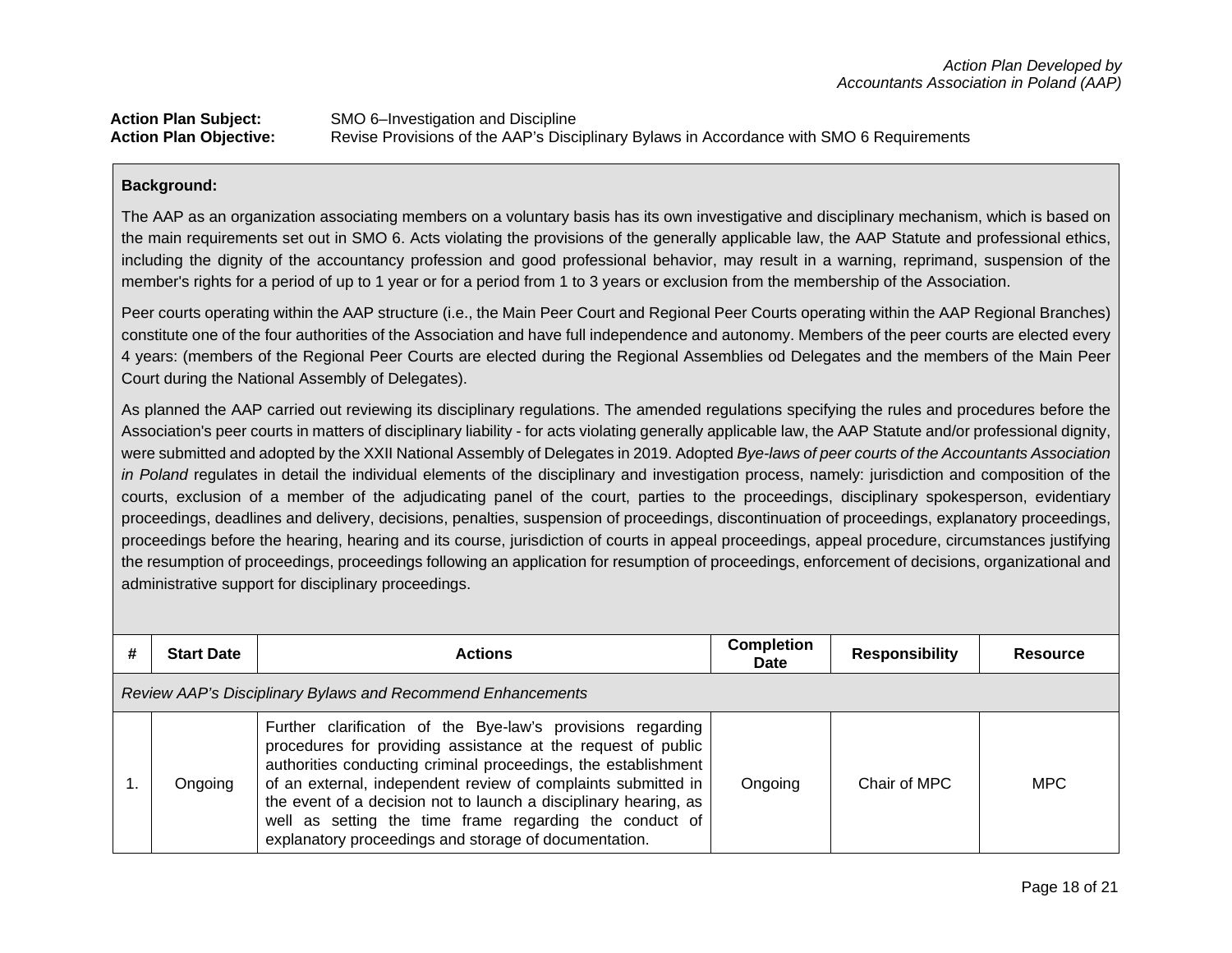| 2. |                                        | Disciplinary cases are conducted by the peer courts on an<br>ongoing basis without a delay or postponement. In case of<br>tardiness in the operation of a specific Regional Peer Court, the<br>By-laws provide for a supervisory instrument that enables the<br>Main Peer Court to take over the case from the Regional Peer<br>Court in the event of its failure to perform its statutory tasks. | Ongoing | Chair of MPC     | <b>MPC</b>         |  |
|----|----------------------------------------|---------------------------------------------------------------------------------------------------------------------------------------------------------------------------------------------------------------------------------------------------------------------------------------------------------------------------------------------------------------------------------------------------|---------|------------------|--------------------|--|
| 3. | 2019                                   | Organizing meetings of the Main Peer Court and Regional Peer<br>Courts to exchange experience and create a platform of best<br>practices.                                                                                                                                                                                                                                                         | Ongoing | Chair of MPC RPC | <b>RPC</b><br>MPC. |  |
|    | Review of AAP's Compliance Information |                                                                                                                                                                                                                                                                                                                                                                                                   |         |                  |                    |  |
| 4. | Ongoing                                | Perform a review of the AAP's response to the IFAC Compliance<br>Self-Assessment questionnaires and update sections relevant to<br>the revised SMO 6 as necessary. Once updated inform IFAC<br>Compliance staff about the updates in order for the Compliance<br>staff to republish updated information.                                                                                          | Ongoing | <b>PD</b>        | <b>PD</b>          |  |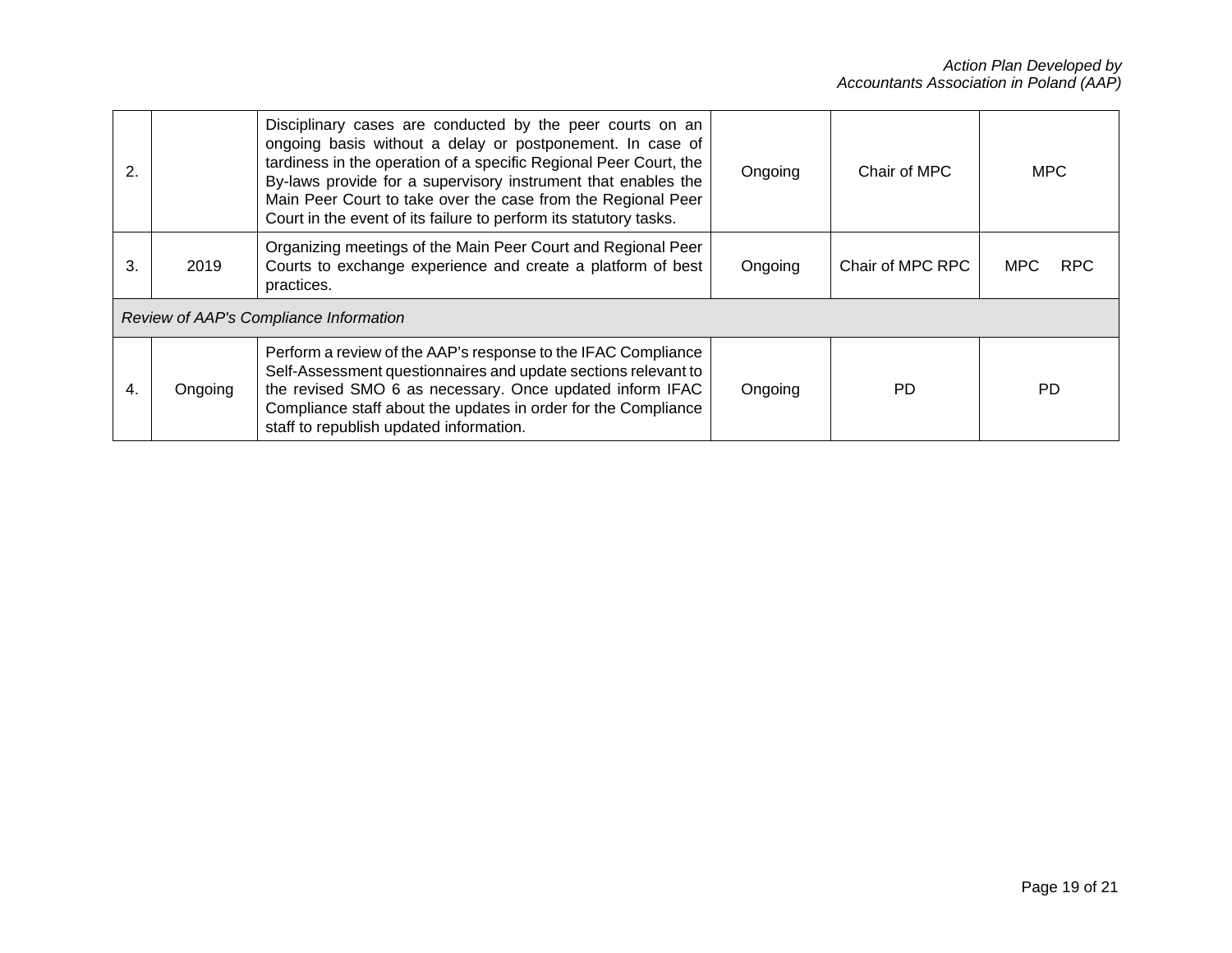Action Plan Subject: SMO 7–International Financial Reporting Standards and Other Pronouncements issued by the IASB<br>Action Plan Objective: Support Implementation of IFRSs and Maintain High Quality Translation Process **Action Plan Objective:** Support Implementation of IFRSs and Maintain High Quality Translation Process

### **Background:**

As per EU Regulation 1606/2002, and in accordance with the Accounting Act:

- The consolidated financial statements of listed entities and banks (regardless of whether they are listed or not) must be prepared according to IFRS.
- Single financial statements of listed entities can be prepared in line with accounting policies applied by the entity preparing financial statements according to IFRS/IAS or national accounting standards.
- For non-listed entities, single financial statements can be prepared according to IAS/IFRS only if financial statements of the parent entity are prepared in accordance with IFRS.
- There is also an option to choose IAS/IFRS to prepare consolidated financial statements for entities aspiring to be admitted to trading on regulated markets.

For non-listed companies and SMEs, the requirements of the Accounting Act and relevant complementary legislation apply. Additionally, for matters not regulated by the Accounting Act, while adopting their accounting principles, entities may apply National Accounting Standards issued by the national Accounting Standards Committee (ASC). If there are no applicable domestic standards, entities can apply IFRS. The AAP is actively involved in drafting relevant accounting legislation and has four representatives at ASC.

The AAP has been the only Polish body publishing the Polish translation of the IFRS bound volume constantly since 2001 to 2016, in accordance with the IFRS Foundation translations and publications policy

| #  | <b>Start Date</b>                | <b>Actions</b>                                                                                                                                                                                                                      | <b>Completion</b><br>Date | <b>Responsibility</b> | <b>Resource</b> |  |  |
|----|----------------------------------|-------------------------------------------------------------------------------------------------------------------------------------------------------------------------------------------------------------------------------------|---------------------------|-----------------------|-----------------|--|--|
|    | Analysis and Translation of IFRS |                                                                                                                                                                                                                                     |                           |                       |                 |  |  |
|    | October<br>2013                  | Completing the translation and publication of IFRS 2016 Bound<br>Volume.                                                                                                                                                            | Completed                 | PD                    | PD              |  |  |
|    | <b>Promotion of IFRS</b>         |                                                                                                                                                                                                                                     |                           |                       |                 |  |  |
| 2. | Ongoing                          | Monitoring of the IASB periodicals and other brochures on the<br>newest developments in IFRS and IASB's works and making<br>them available to the AAP members through their publication on<br>AAP website and in the AAP protocols. | Ongoing                   | <b>PD</b>             | <b>PD</b>       |  |  |